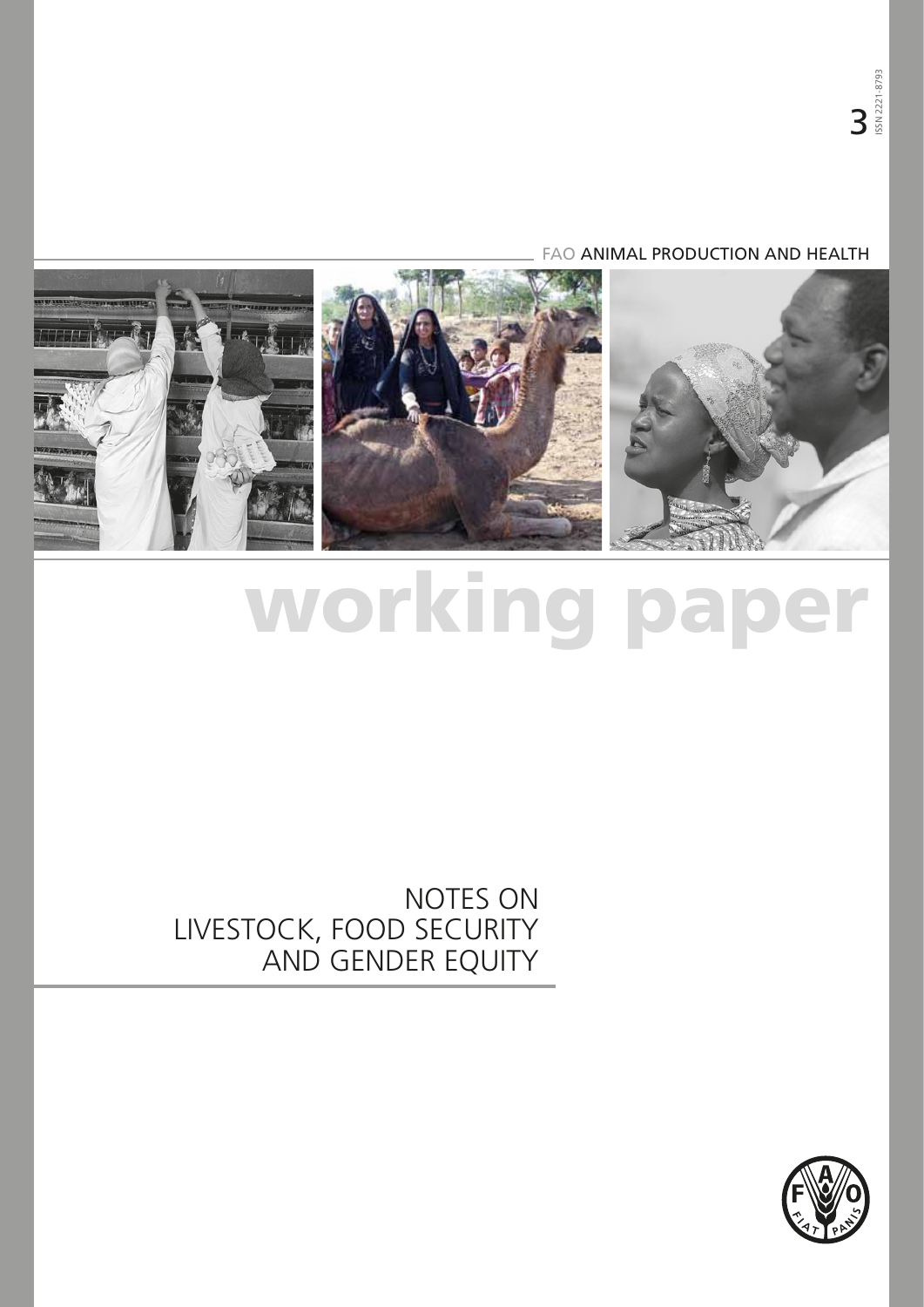#### **Cover photographs:**

Left image: FAO/Giulio Napolitano Centre: FAO/I. Hoffmann Right image: Wren media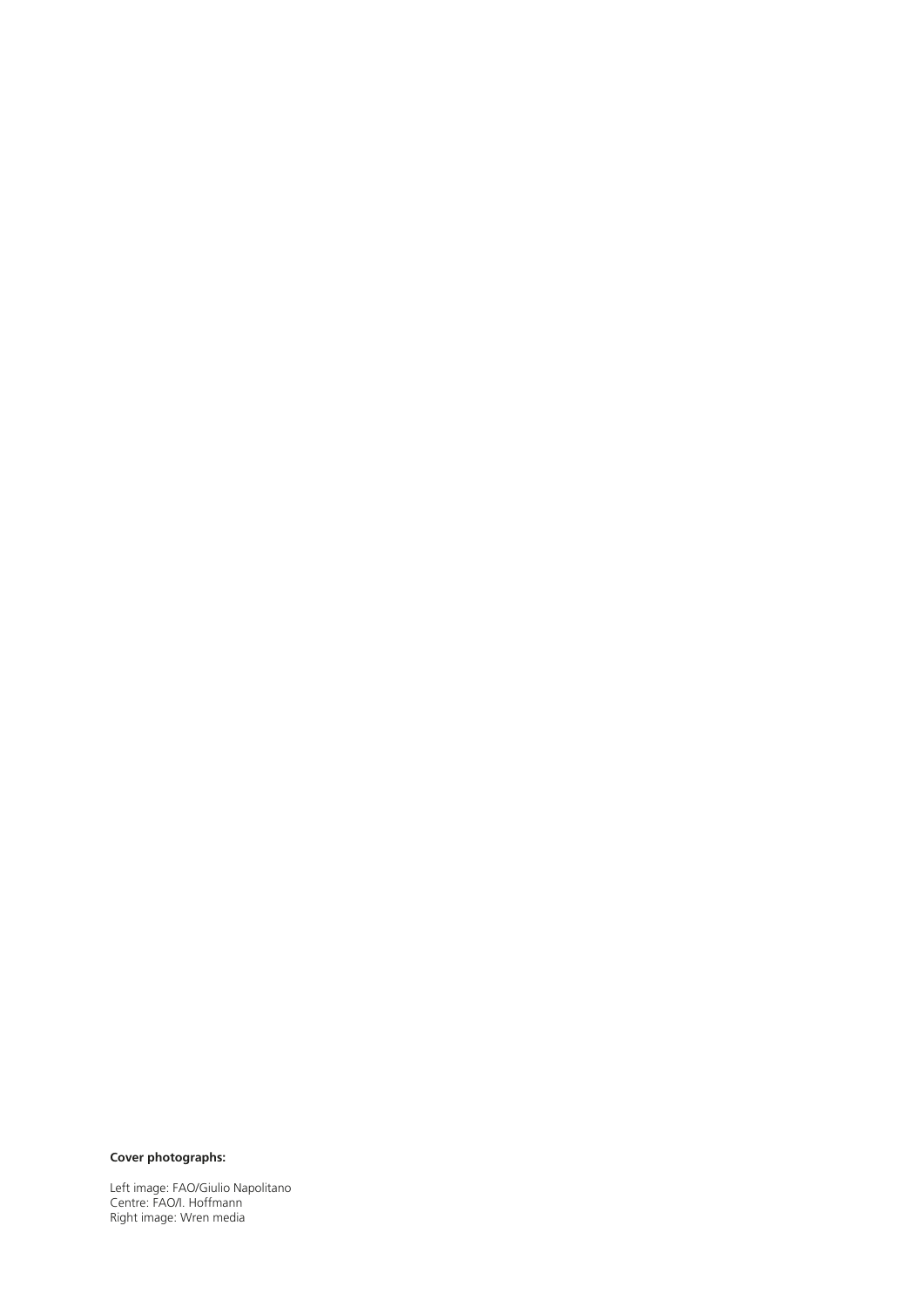FAO ANIMAL PRODUCTION AND HEALTH **working paper**

# NOTES ON LIVESTOCK, FOOD SECURITY AND GENDER EQUITY

Prepared by: **Christine Okali**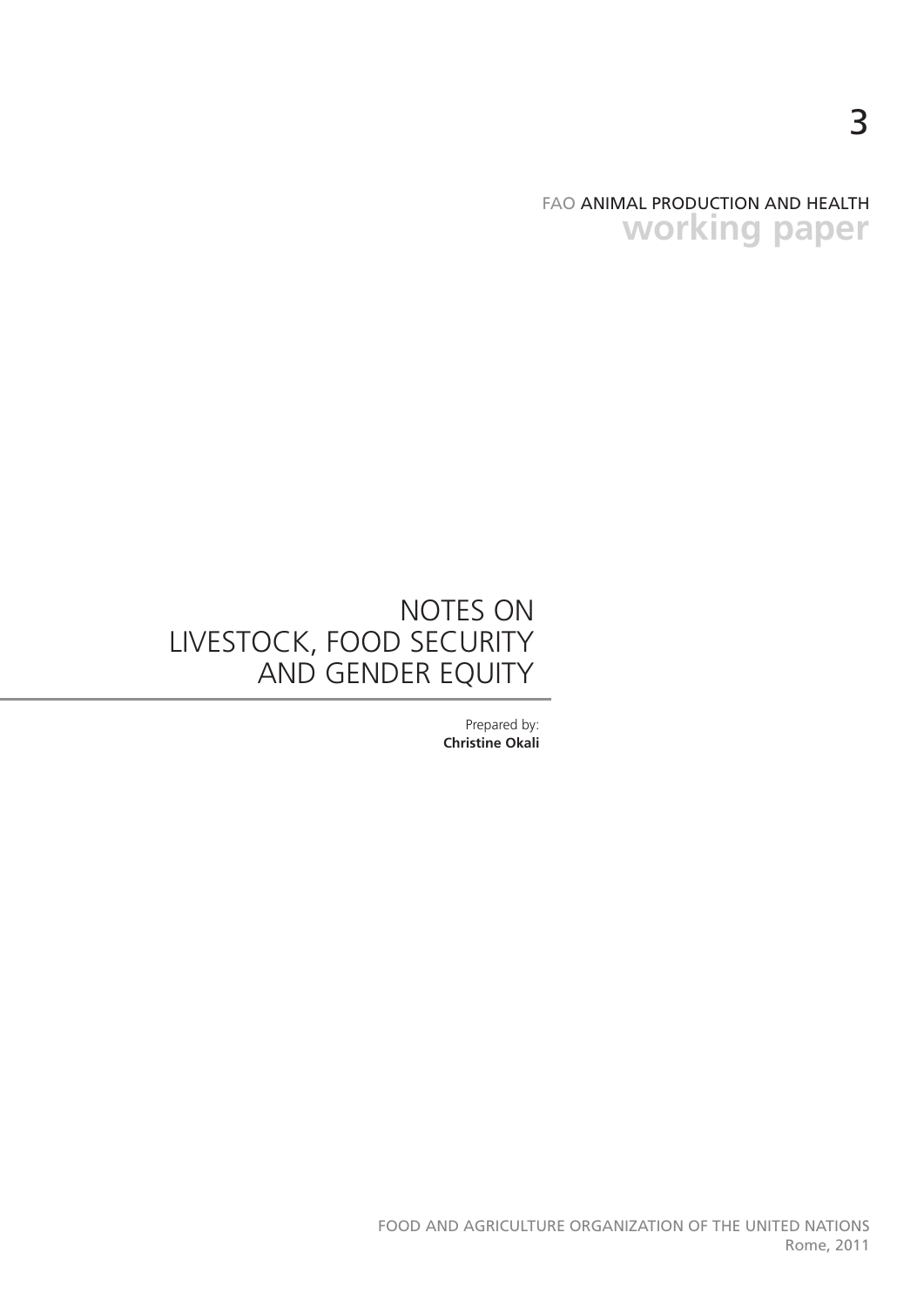#### **Recommended Citation**

**FAO.** 2011. *Notes on Livestock, Food Security and Gender Equity.* Animal Production and Health Working Paper. No. 3. Rome.

The designations employed and the presentation of material in this information product do not imply the expression of any opinion whatsoever on the part of the Food and Agriculture Organization of the United Nations (FAO) concerning the legal or development status of any country, territory, city or area or of its authorities, or concerning the delimitation of its frontiers or boundaries. The mention of specific companies or products of manufacturers, whether or not these have been patented, does not imply that these have been endorsed or recommended by FAO in preference to others of a similar nature that are not mentioned. The views expressed in this information product are those of the author(s) and do not necessarily reflect the views of FAO.

E-ISBN 978-92-5-107042-0 (PDF)

All rights reserved. FAO encourages the reproduction and dissemination of material in this information product. Non-commercial uses will be authorized free of charge, upon request. Reproduction for resale or other commercial purposes, including educational purposes, may incur fees. Applications for permission to reproduce or disseminate FAO copyright materials, and all queries concerning rights and licences, should be addressed by e-mail to copyright@fao.org or to the:

Chief, Publishing Policy and Support Branch Office of Knowledge Exchange, Research and Extension FAO Viale delle Terme di Caracalla 00153 Rome, Italy

**© FAO 2011**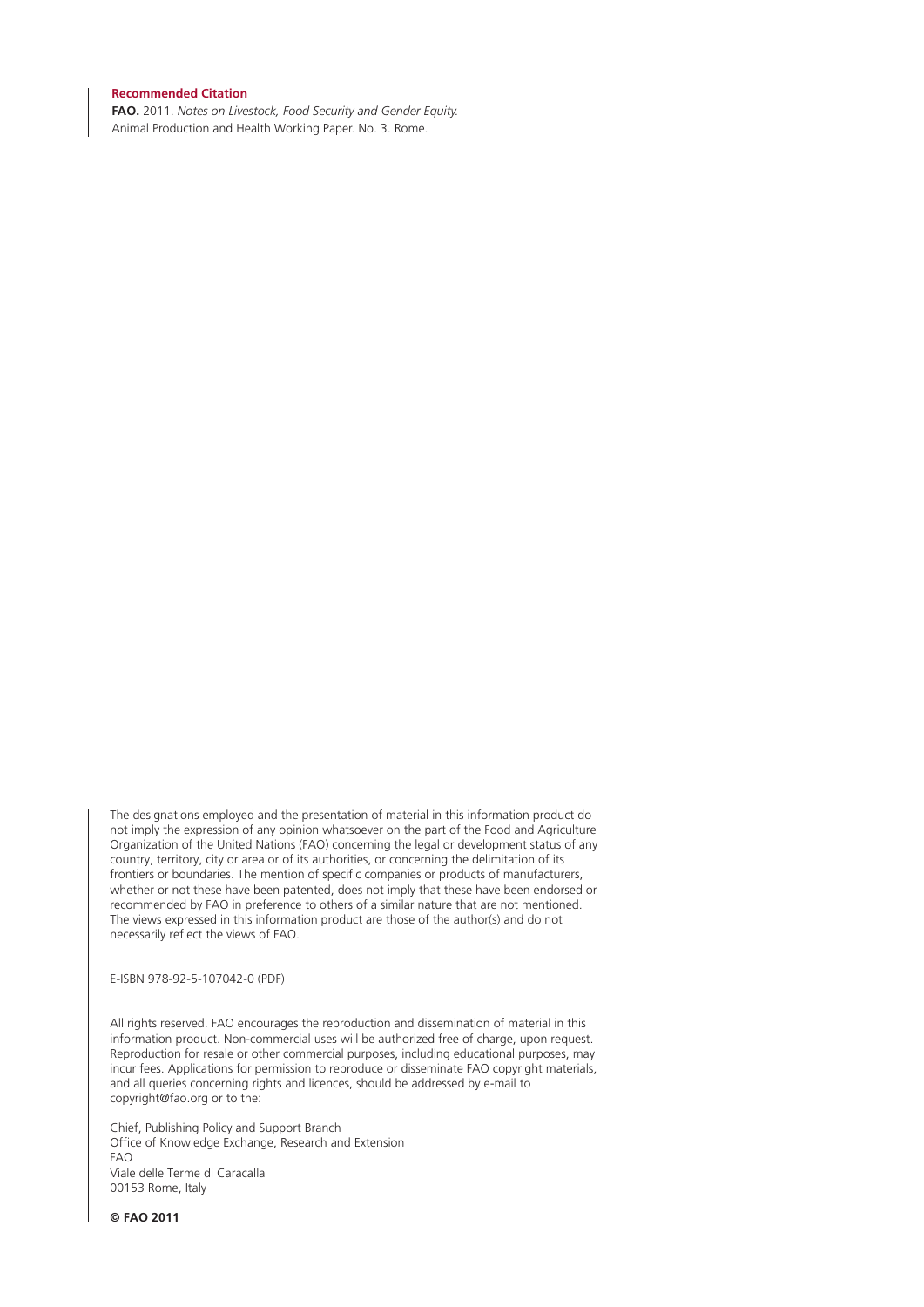| <b>PREFACE</b>                                                                             | IV           |
|--------------------------------------------------------------------------------------------|--------------|
| <b>EXECUTIVE SUMMARY</b>                                                                   | v            |
| <b>INTRODUCTION AND BACKGROUND</b>                                                         | 1            |
| LIVESTOCK AND GENDER EQUITY                                                                | $\mathbf{1}$ |
| <b>FAO'S FOOD SECURITY FRAMEWORK</b>                                                       | 3            |
| LIVESTOCK, FOOD SECURITY AND GENDER EQUITY                                                 | 5            |
| Q1: WHO, UNDER WHAT CONDITIONS, CAN CONTRIBUTE TO INCREASING THE SUPPLY OF GOOD QUALITY    |              |
| LIVESTOCK PRODUCTS FROM SMALL SCALE SYSTEMS?                                               | 5            |
| Gender roles                                                                               | 5            |
| Investments in increased production and productivity                                       | 7            |
| Independent smallholders: dairy and poultry                                                | 8            |
| Project provision of dairy animals for poverty reduction, food security and asset building | 10           |
| Dairy cooperatives                                                                         | 14           |
| A gender-specific poultry value chain                                                      | 15           |
| Rights over resources                                                                      | 16           |
| Some conclusions                                                                           | 17           |
| Q2: WHAT IS THE ROLE OF WOMEN IN SECURING INTRA-HOUSEHOLD NUTRITION AND HEALTH?            | 18           |
| Some conclusions                                                                           | 21           |
| Q3: UNDER WHAT CIRCUMSTANCES MIGHT WOMEN BE IN A POSITION TO IMPROVE THEIR LIVESTOCK ASSET |              |
| POSITION SUFFICIENTLY TO ACHIEVE LONG TERM FOOD SECURITY OR STABILITY?                     | 21           |
| Some conclusions                                                                           | 22           |
| <b>SUGGESTIONS FOR DEVELOPMENT POLICY</b>                                                  | 23           |
| THE IMPORTANCE OF WOMEN'S CONTRIBUTION                                                     | 23           |
| THE DOMESTIC ECONOMY AND GENDER RELATIONS                                                  | 23           |
| RESEARCH AND INFORMATION GAPS, AND GENDER ANALYSIS                                         | 24           |
| <b>REFERENCES</b>                                                                          | 25           |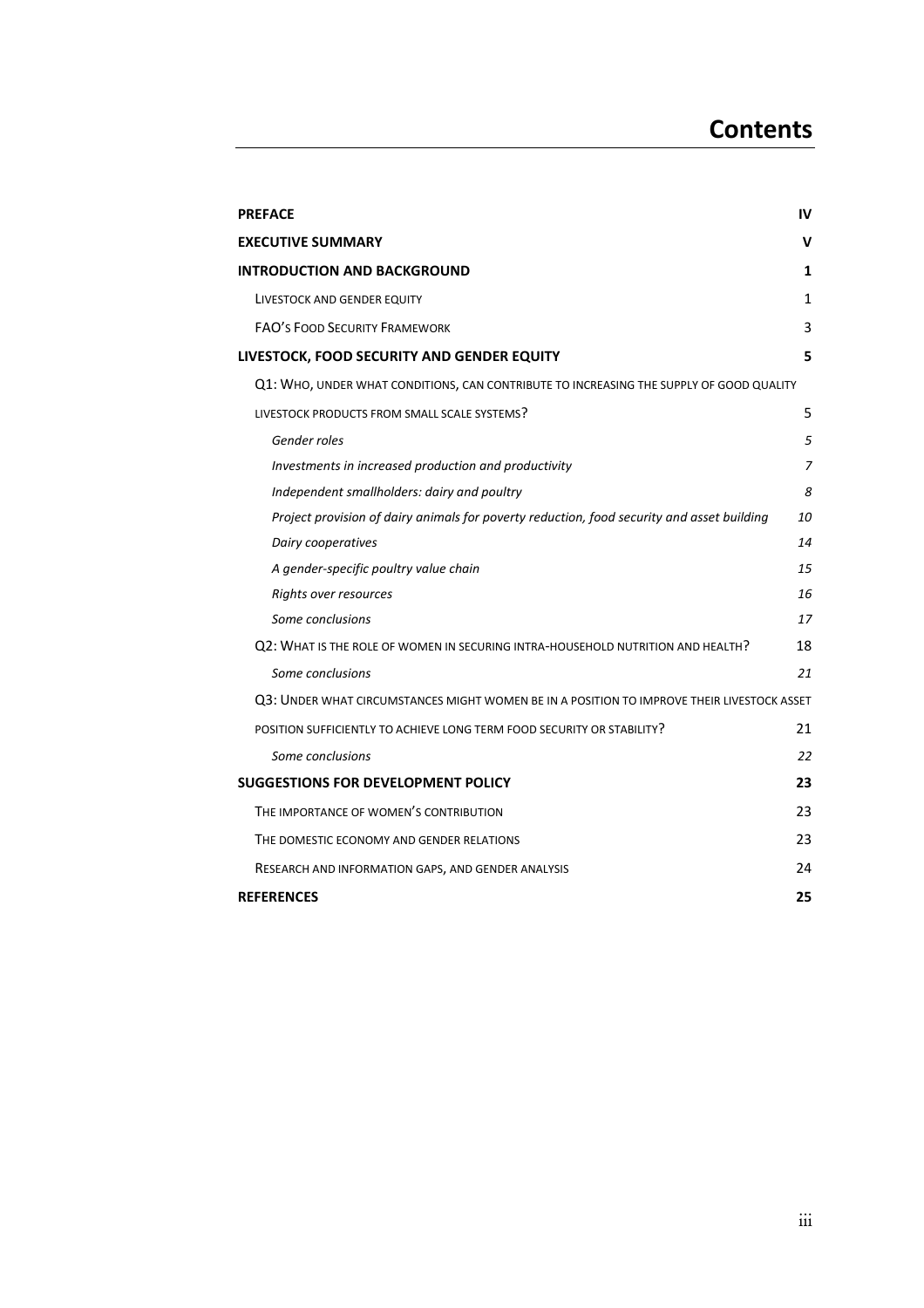# Preface

Around 2.6 billion people in the developing world are estimated to have to make a living on less than \$2 a day and of these, about 1.4 billion are 'extremely' poor; surviving on less than \$1.25 a day. Nearly three quarters of the extremely poor – that is around 1 billion people – live in rural areas and, despite growing urbanization, more than half of the 'dollar-poor' will reside in rural areas until about 2035. Most rural households depend on agriculture as part of their livelihood and livestock commonly form an integral part of their production system. On the other hand, to a large extent driven by increasing per capita incomes, the livestock sector has become one of the fastest developing agricultural sub-sectors, exerting substantial pressure on natural resources as well as on traditional production (and marketing) practices.

In the face of these opposing forces, guiding livestock sector development on a pathway that balances the interests of low and high income households and regions as well as the interest of current and future generations poses a tremendous challenge to policymakers and development practioners. Furthermore, technologies are rapidly changing while at the same time countries are engaging in institutional 'experiments' through planned and un-planned restructuring of their livestock and related industries, making it difficult for anyone to keep abreast with current realities.

This 'Working Paper' Series pulls together into a single series different strands of work on the wide range of topics covered by the Animal Production and Health Division with the aim of providing 'fresh' information on developments in various regions of the globe, some of which is hoped may contribute to foster sustainable and equitable livestock sector development.

This paper follows on a previous FAO study that used remotely sensed and other environmental data to map poverty in Uganda (FAO, 2006) and extends it to the Horn of Africa, incorporating additional environmental and sociological variables. Furthermore, instead of using a direct measure of poverty, this study investigates the use of the Demographic and Health Survey (DHS) Wealth Index (WI) as a proxy for a regional welfare measure.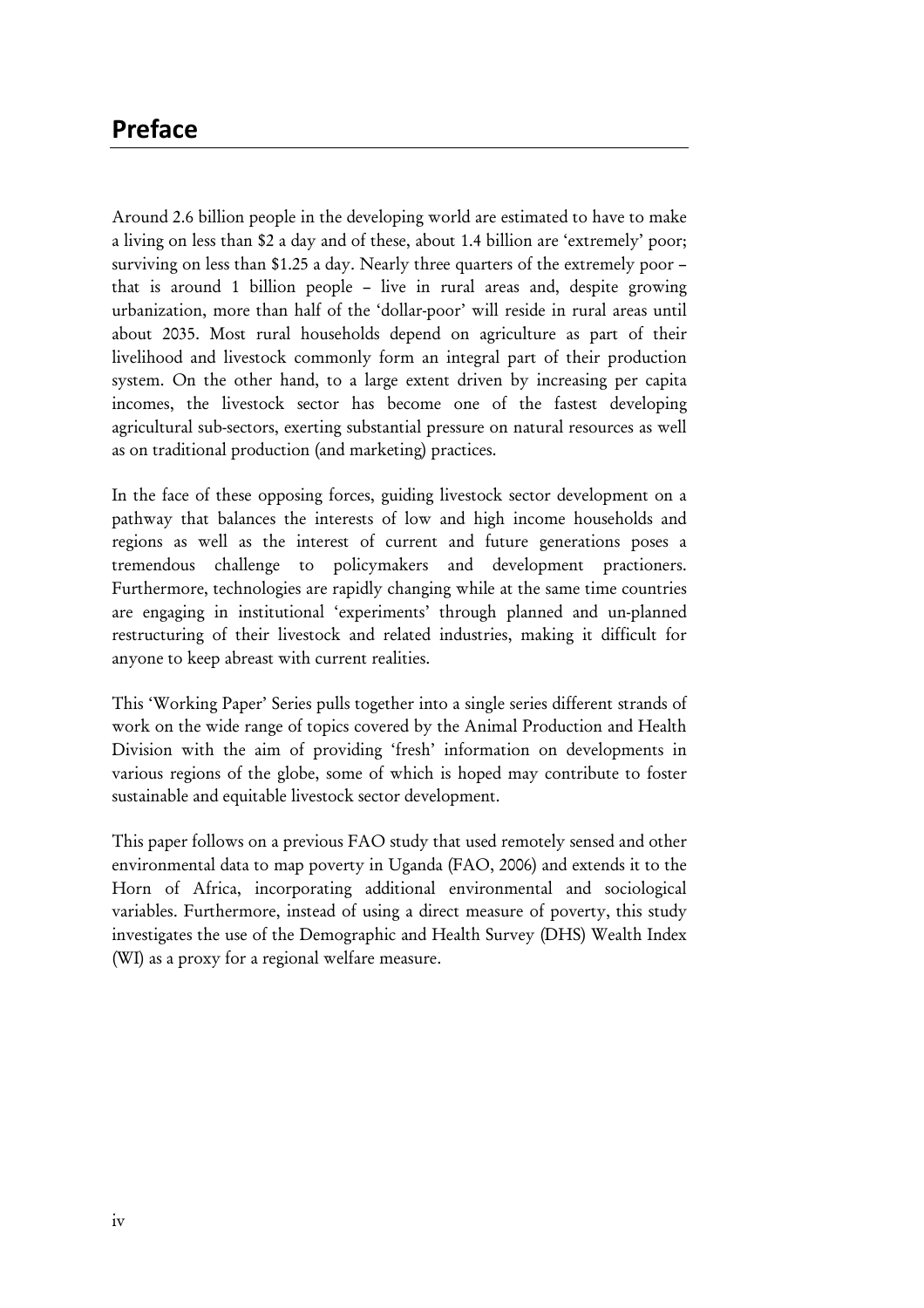The idea of women as food producers responsible for household food security has dominated the understanding of gender in rural development for over four decades. The notes explores this theme from the perspective of the livestock sector using FAOs Food Security Framework, with its four dimensions of food availability, access, utilisation and stability, and in the context of thinking about the substantial changes taking place in this sector. Much of the gender and livestock development literature parallels the more general gender and agriculture in equating gender with women, and building on descriptive studies of women' s roles. However, livestock and livestock products, especially small animals and milk, are reputed in many locations to be ideal food secure assets in the hands of women since women appear to be in a position to control decisionmaking over these assets. At the same time, there is a measure of agreement that if this is true, development programmes based on these assets and targeted at women will result in improved gender equity. The paper details a number of programmes targeting women with small livestock, as well as milk production from cattle, other large animals and milk goats, to examine the implications of building on these understandings in developing forward-looking strategies for achieving both food security and gender equity in the livestock sector.

Contrary to statements suggesting otherwise, the examination points to little evidence that women are able to use any advantage they may have in the livestock systems in which they are involved currently, to 'step up' into production systems that will enable them build more sustainable livelihoods. Detailed information is often lacking but it does appear that women contribute to household-level food security through their livestock production and livestock are important for human nutrition and health. Women make their contribution from small-scale, backyard operations involving poultry and small ruminants as well as from their involvement in large scale more commercialised systems that are organised on a more or less cooperative basis, and even from their own individual small-scale intensive improved systems. Specific details on their actual involvement, the gains they make, the involvement of others in their households and families, and even their own position in households are often missing.

Where might women and men fit into the livestock sector in future? In spite of rapid changes in the livestock sector visible especially in poultry, for some time to come, small scale livestock production will continue to make a valuable contribution to meeting local food security requirements and in terms of ensuring the stability of food supplies at all levels. Investment needs to be made in large, medium and small-scale systems, and in each case, gender equity must be taken seriously. An approach that focuses almost entirely on individuals, and on women's current roles, will constrain the achievement of gender equity and the ability of women to take advantage of new opportunities that will ensure their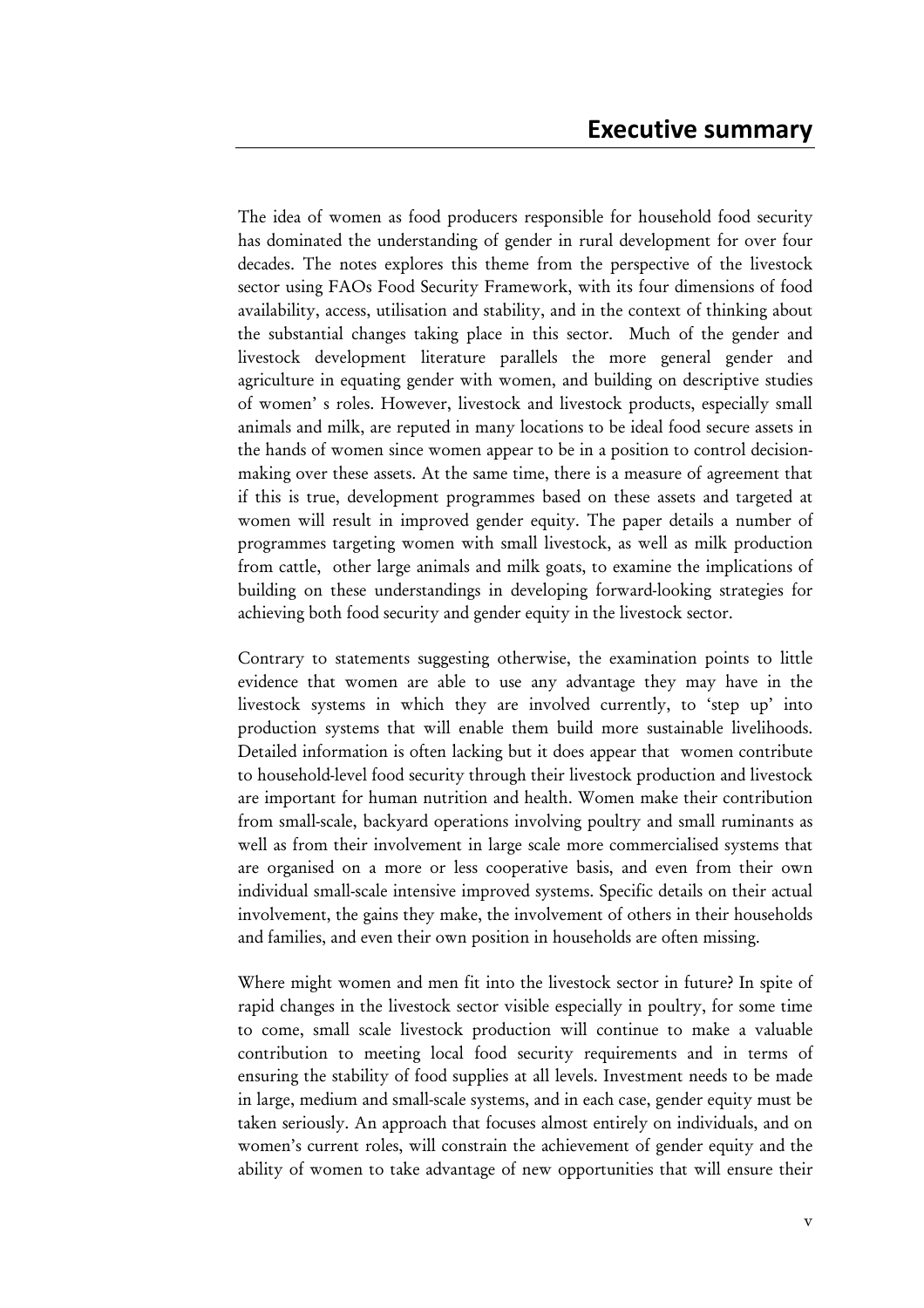long term food security, and possibly even to 'step up'. It is also not possible to plan for individuals without taking into consideration the wider social context in which they live and work, and viewing the roles and responsibilities of both men and women in household level food security. These approaches to gender and agricultural development provide the basis for an effective food security strategy that involves identifying and challenging social institutions that may limit the ability of women to engage with change in the livestock sector.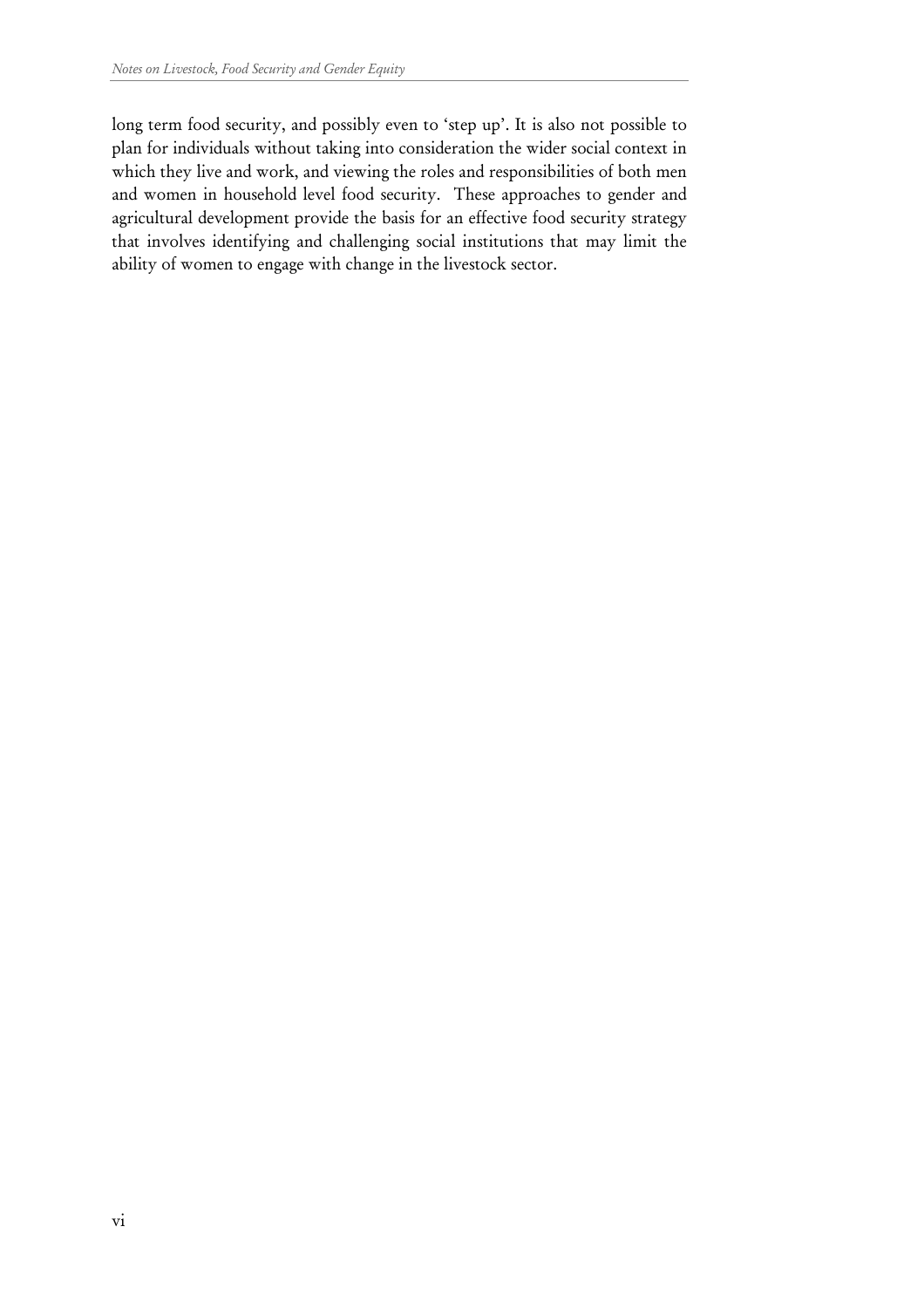This working paper explores the link between gender issues in livestock development and the achievement of food security. They are intended for livestock research and development professionals seeking to develop forwardlooking strategies for achieving both gender equity and food security. In addition to identifying gaps in information the notes examine ways in which understanding of gender concepts, of women's roles in meeting food security requirements, and the use of information on gender roles in planning might limit the achievement of these goals. The notes are intended to provide a discussion of key issues on gender in livestock programmes rather than a checklist or guide to action.

The notes are divided into three sections. The present "introduction and background" section sets out the scope of the document by presenting an overview of ideas and issues raised in the literature on gender, livestock and food security and then introducing the framework used by FAO for reviewing food security. The second and longest section on "livestock, food security and gender equity" highlights gender issues within food security and in relation to the livestock sector. It is arranged around a series of questions on women and/ or gender. The final section on "suggestions for development policy" provides a set of conclusions and some further comments on the gender implications of the conclusions.

#### LIVESTOCK AND GENDER EQUITY

There is no large body of specialist material that brings together gender issues relating to livestock and food security. The notes are therefore built on reviews of documentation from livestock research and development and gender and development, including gender in different food production systems. Gender issues are most commonly considered within the household and only rarely in institutional settings outside the household, such as in the wider community, in markets and in agencies of the state.

Much of the available material on livestock and food security relates to the rural poor as a general category. At times women are indicated as being the poorest of the poor, as they are in literature related to other food production systems. Poor livestock keepers are especially associated with extensive grazing, rainfed mixed farming and small-scale landless livestock keeping (FAO, 2009b) and much of the current literature on women in livestock systems focuses on these systems.

One point of interest that emerges from the review is that the issue of gender in food security is presented in the literature as an issue for women, yet mainstream livestock development programmes commonly target men, as presumed or actual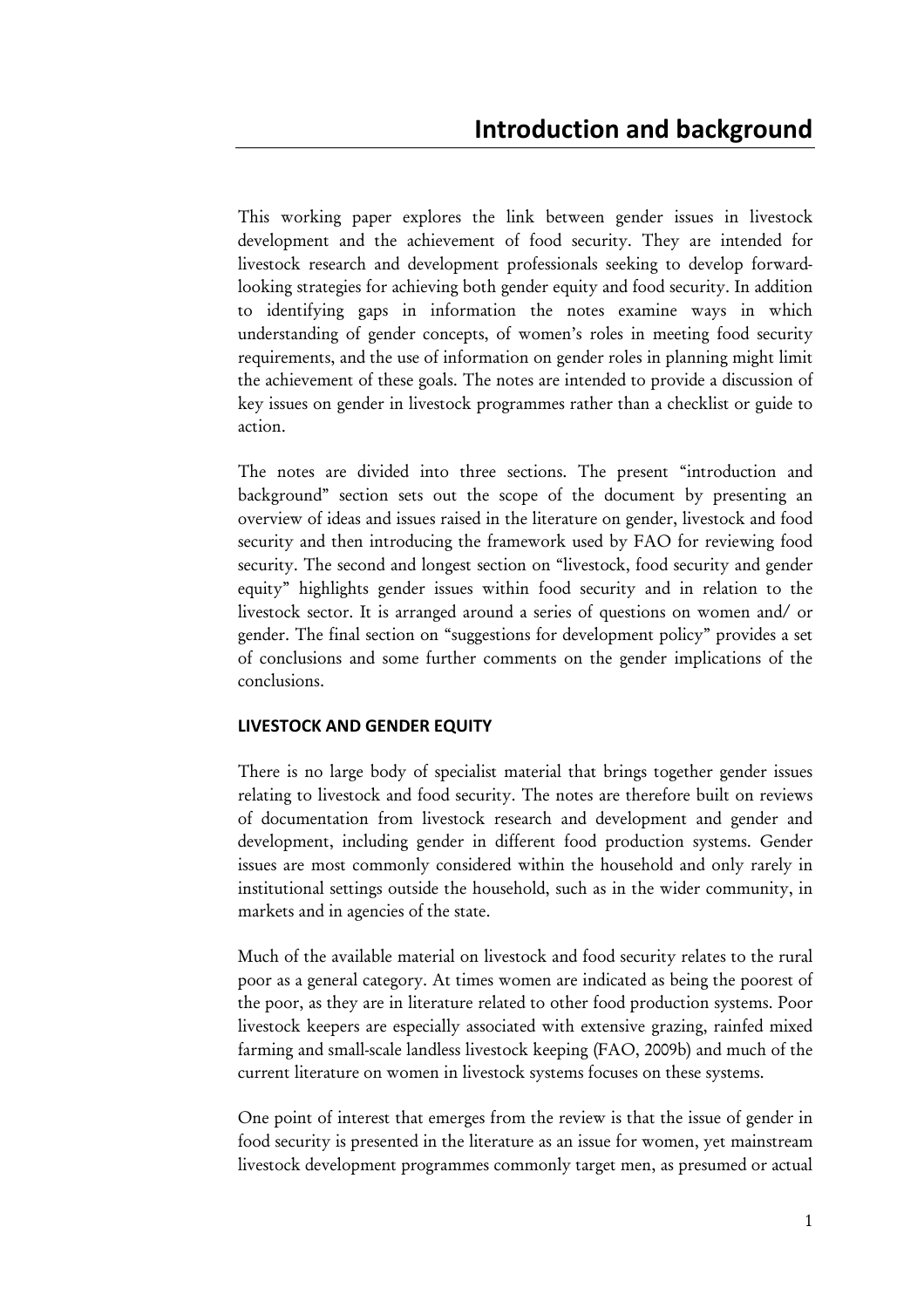heads of the majority of households and/or as responsible for taking major decisions on behalf of all household members. However, some projects have targeted women and some of the most detailed gender documentation on the livestock sector covers development interventions that build on the role of women, and their reputation in many locations for being able to control or take decisions over livestock and livestock products with which they work (see for example Dolberg et al., 2002 on poultry; Millar, 2001 and Ssewamala, 2004 on dairy; and Deere and Leon de Laal, 1986 on sheep and goat production in the Andes).

Another point of interest is that that gender issues in livestock systems have similarities to gender issues in other parts of the agricultural sector (see WB/FAO/IFAD, 2008), and so these notes are able to reference the wider literature on gender in agriculture.

Within the livestock documentation that covers gender, the subject most commonly discussed is the gender difference in work roles within different systems of livestock production. Women are repeatedly referenced for their work with small animals, especially in backyard systems (Kryger et al., 2008), and in milk production (FAO, 2006a). The economic importance of women's work in the sector is mentioned briefly in much of the documentation dealing with poor livestock producers although there is little detailed gender disaggregated economic information available. For the most part, the income from small-scale production involving small animals such as poultry and small ruminants has long been reported to be minimal (Staal et al., 2008a and b; Kryger et al., 2008; Wilson, 1986; Upton, 1984).

For the most part, women do not exercise control over large animals in any system (FAO, 2006a; Valdivia, 2001) although there are exceptions; women are reported to exercise control over camels among the pastoral Touaregs in Algeria, Niger and Mali (Gallais, 1975; Worley, 1991). The concern whether or not women take decisions over livestock assets is based on an understanding that the social impacts of derived benefits from these assets vary depending on which gender has control. Women are reputed to use benefits from assets over which they have control for meeting household food security needs, including education and health of household members (discussed and critiqued in Jackson ,2007). Based on this understanding, supporting women in their livestock activities is expected not only to enable the building of sustainable livelihoods, but also to meet the wider health, educational and nutritional needs of household members while contributing at the same time to meeting the wider demand for livestock products.

Livestock are viewed as advantageous for women partly because they reproduce and have, therefore, a built-in capacity for capital growth. In addition the animals can be moved to another location if necessary. This mobility is viewed as especially important for women if they are widowed, divorced or separated from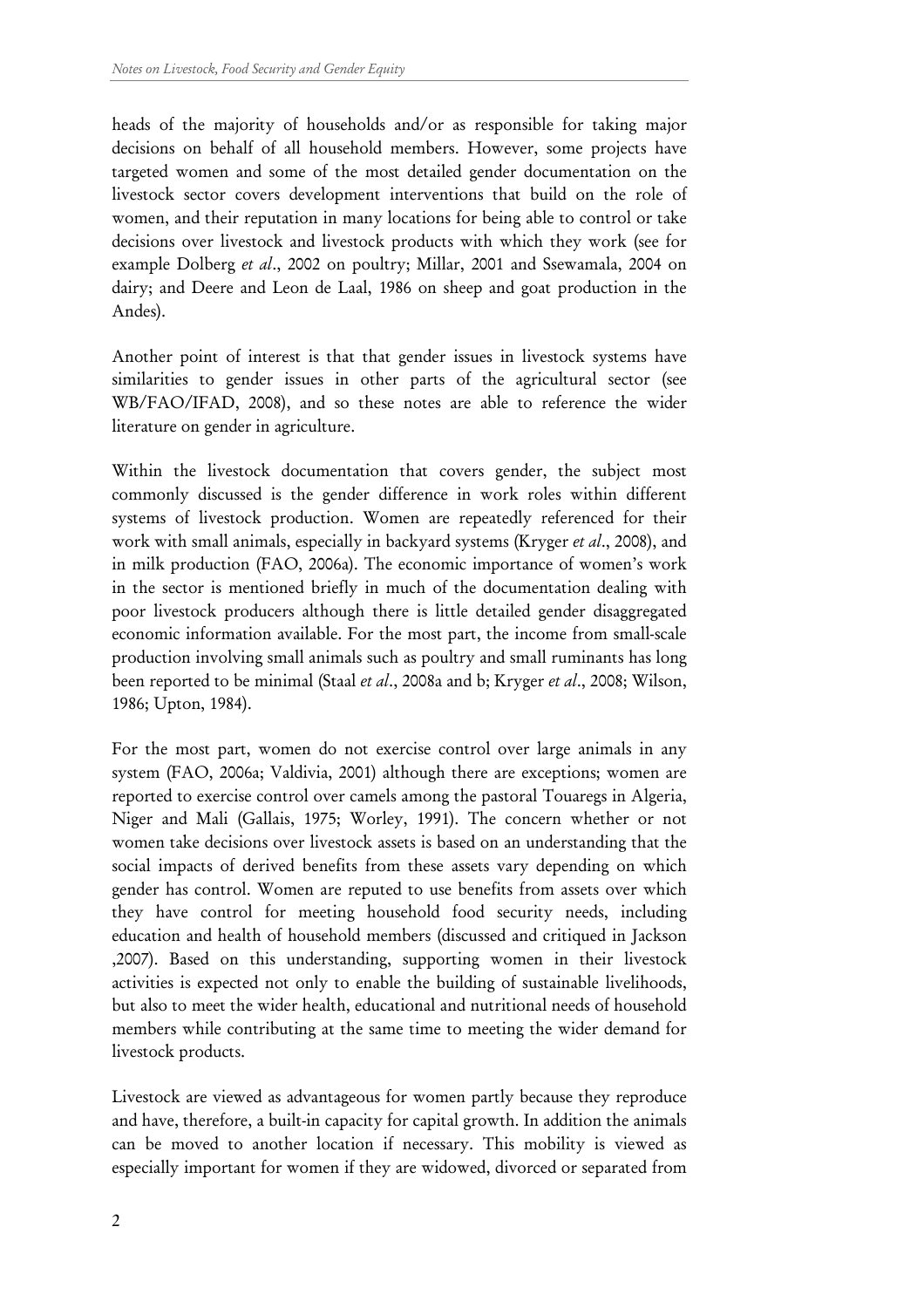their spouses when they are perceived as being at their most vulnerable There are various reports that point to women's assets, or assets on which they depend being taken over by kin members of their spouse (Tefera, 2007; Okali et al., 2000). In relation to income gains for women from small-scale livestock, even though in general it may be small, it might nevertheless form a large proportion of their total income (see Ahuja et al., 2008 reporting on West Bengal, Aklilu et al., 2007 on Ethiopia and ILRI 2000 reporting more generally on poor individuals and households in many countries).

Many livestock programmes target poor households rather than women alone, even if it is the women in these households that are the target for ensuring animal feeding and care in general (see for example the work of 'Heifer International' and 'Farm Africa' on their dairy programmes, and the dual purpose Kuroiler poultry operation of 'Keggfarms' in India). However, although there are reports from these programmes of individual women who have progressed in terms of income and asset growth, they have not demonstrated more generally that they can contribute to significant asset growth, and be used therefore for achieving long term food security (see Bangladesh model poultry project evaluations by Riise et al., 2005, the 2005 Network for Smallholder Poultry Development publication and Afifa-Affat, 1998, on the livestock repayment scheme of Heifer International). For the very poor, livestock may be regarded as a safety net rather than the basis for asset growth or the development of a commercial enterprise (FAO, 2009b).

#### FAO'S FOOD SECURITY FRAMEWORK

Underpinning the arguments to be presented in the next section is FAO's Food Security Framework as presented in its Policy Brief on food security (FAO, 2006b). The framework is built upon four dimensions: food 'availability', 'access', 'utilization' and 'stability', each of which can be linked to policy priorities. The brief recommends a 'twin-track approach' with one track concerned with rural development/ productivity enhancement initiatives, that is with long-term food security and the other with targeted programmes for enhancing direct access to food for those most in need. Within these policy approaches two specific references to livestock policy are made; the revitalization of the livestock sector as a long-term policy initiative, and restocking livestock capital providing immediate access to food.

While no specific reference is made to gender in this brief policy document, there are nevertheless gender issues within each of the four dimensions.

Food availability refers to the availability of sufficient quantities of food of appropriate quality, supplied through domestic production or imports (including food aid). Within the context of these notes, it is the contribution of women to the food supply from livestock that is covered.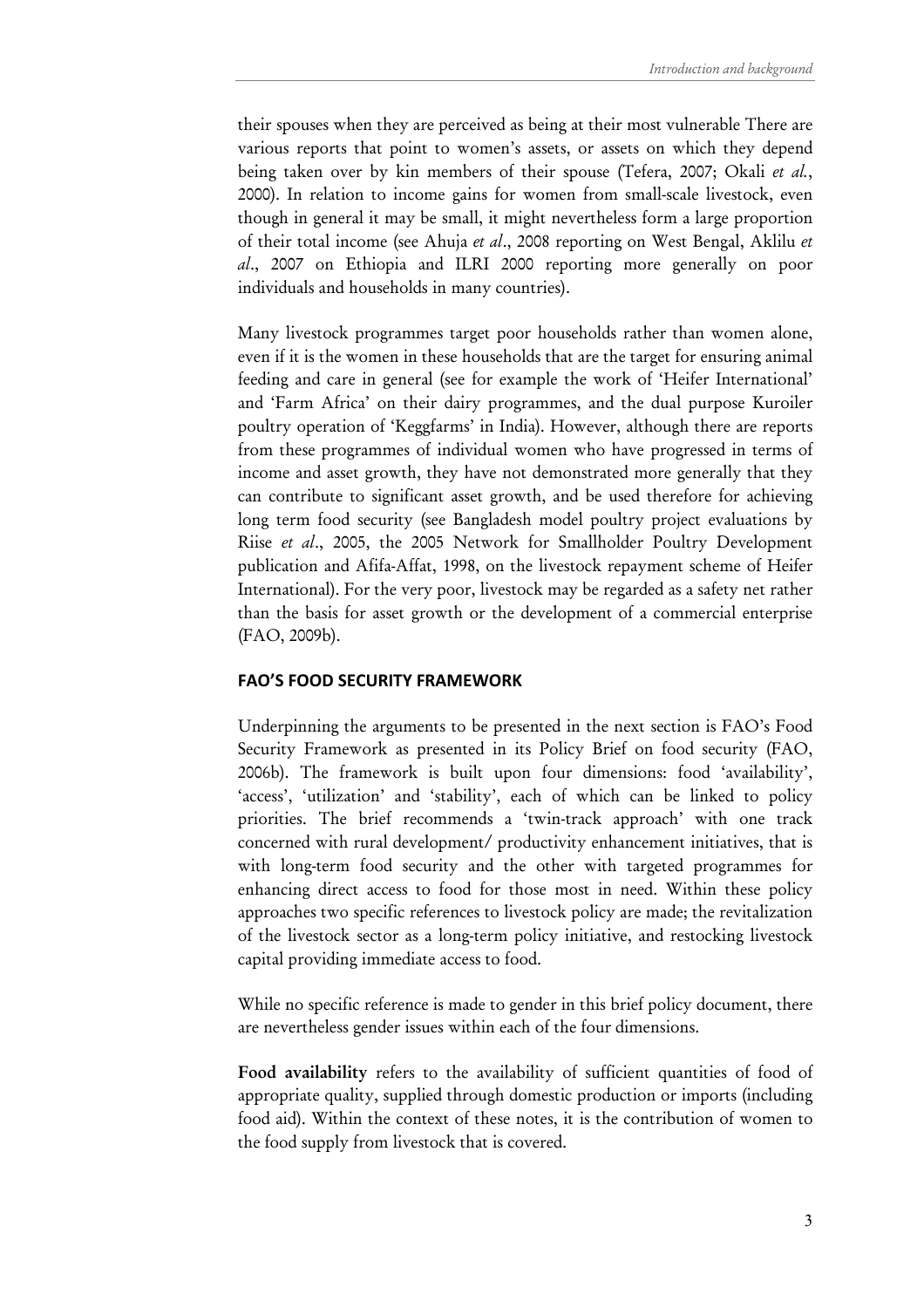Access refers to individuals having adequate resource entitlements for acquiring appropriate foods for a nutritious diet. 'Entitlements' are defined as the set of all commodity bundles over which a person can establish command given the legal, political, economic and social arrangements of the community in which they live (including traditional rights such as access to common resources). In these notes, the term 'access' is interpreted as it is in livelihoods, food security and gender analyses, to refer to claims and entitlements over assets or resources that include social relations and human capital assets. They therefore include social networks and community membership that might be required as qualification for receiving food/cash transfers from various arms of the state and village authorities, and skills and information that can be used to produce ones own food or be exchanged for cash income that might be used to purchase food. Human capital also refers to knowing in a broader sense of understanding how the social, economic and political system works. In the gender and social development literature, the discussion of entitlements goes beyond resource access and considers what individuals and groups can do with the resources in question, and how the benefits derived from their use are allocated. Beneria and Sen (1981) argue that the crucial issue for women, in their role in assuring food security, is about the 'appropriation of the surplus'. Power relations are considered to be central to this discussion. Kabeer argues therefore that those who control the rules on behaviour and resource access and control are the powerful people in society (Kabeer in March et al., 1999).

With questions on stability, the discussion enters into strategies for building resilient livelihoods that can withstand shocks. To be food secure, a population, household or individual must have access to adequate food at all times, and should not risk losing access to food as a consequence of sudden shocks such as an economic or climatic crises, and especially in the case of livestock, a disease outbreak. The concept of stability can therefore refer to both the availability and access dimensions of food security. Stable food supplies over the long term depend on the ability to build assets, including livestock assets within households, and these notes consider the potential for women to contribute to that process.

Food utilization is defined in the framework as the means by which individuals reach a state of nutritional well-being where all physiological needs are met. These means include clean water, sanitation, health care, and having an adequate diet. This definition highlights the importance of non-food inputs into food security including knowledge of dietary needs, livestock diseases and their potential impact on human health. Within gender discussions, the focus is more on the social dimensions of food utilization; the ability of different household members to make claims over food allocations for example.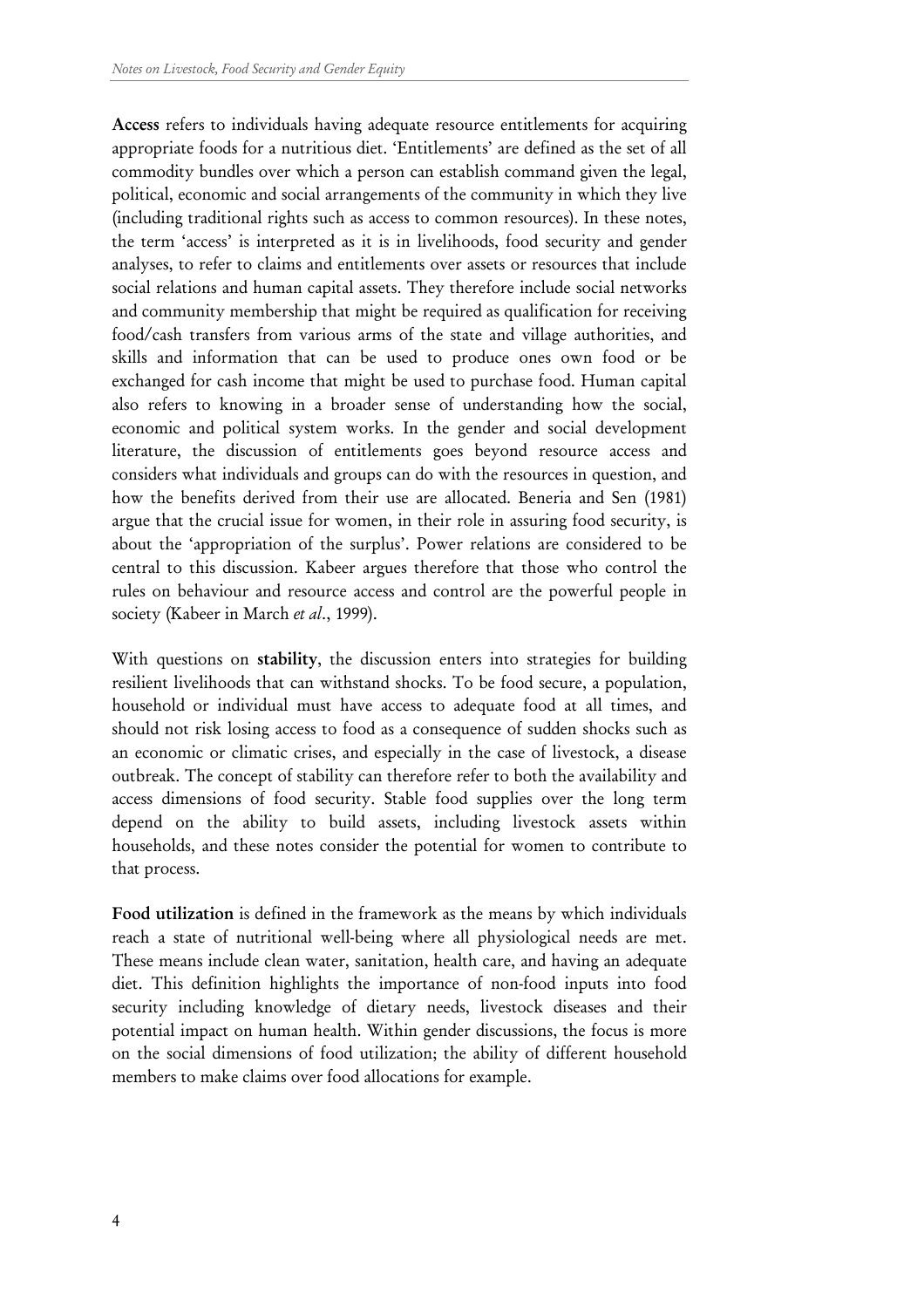This section brings together the food security framework and the literature on livestock and gender equity by asking and attempting to answer three questions. The first relates mainly to food supply (availability) the second to food allocation within households (access/utilization) and the third to livestock asset-building (stability).

## Q1: WHO, UNDER WHAT CONDITIONS, CAN CONTRIBUTE TO INCREASING THE SUPPLY OF GOOD QUALITY LIVESTOCK PRODUCTS FROM SMALL SCALE SYSTEMS?

It is not possible to predict precisely what the contribution of women or men might be to meeting any increase in demand for livestock and their products, either within what Kryger et al. (2008) call 'smallholder family systems' or within intensive "factory" systems. The interest in these notes lies with smallholder family systems that meet household food security needs and also possibly contribute to meeting the wider demand for livestock and their products. In food security documentation more broadly, consuming ones own food is viewed as the most food secure strategy and it is within this context that much of the discussion of gender and especially women takes place. The following discussion begins, therefore, with the material that describes the roles of women and men in the livestock sector. They include issues of resource access and control that are central to the discussions about incentives to increase livestock production and productivity as well as the ability to build a sufficient asset base for securing longer term food security. It then looks at recorded changes in roles and other contributions to livestock production that have occurred as rural people have engaged with new technology and systems of production, as a consequence of development interventions by outside agencies or through their own initiatives.

# Gender roles

Women and men play diverse and varied roles within different livestock systems in different parts of the world. Most of the documented information relates to gender roles in on small-scale livestock systems, both low input and more intensive. Low input systems rely on the labour of family members and depend for livestock feed on the use of land that is marginal for crop production as well as common areas such as grazing land and forests, together with residues from cropping. Capital investment is minimal with the majority of animals being acquired through births and others through gifts and purchase, and there is minimal investment in health care. People may keep a variety of livestock, to reduce the impact of disease, and also to satisfy different needs, capture different opportunities and smooth out income.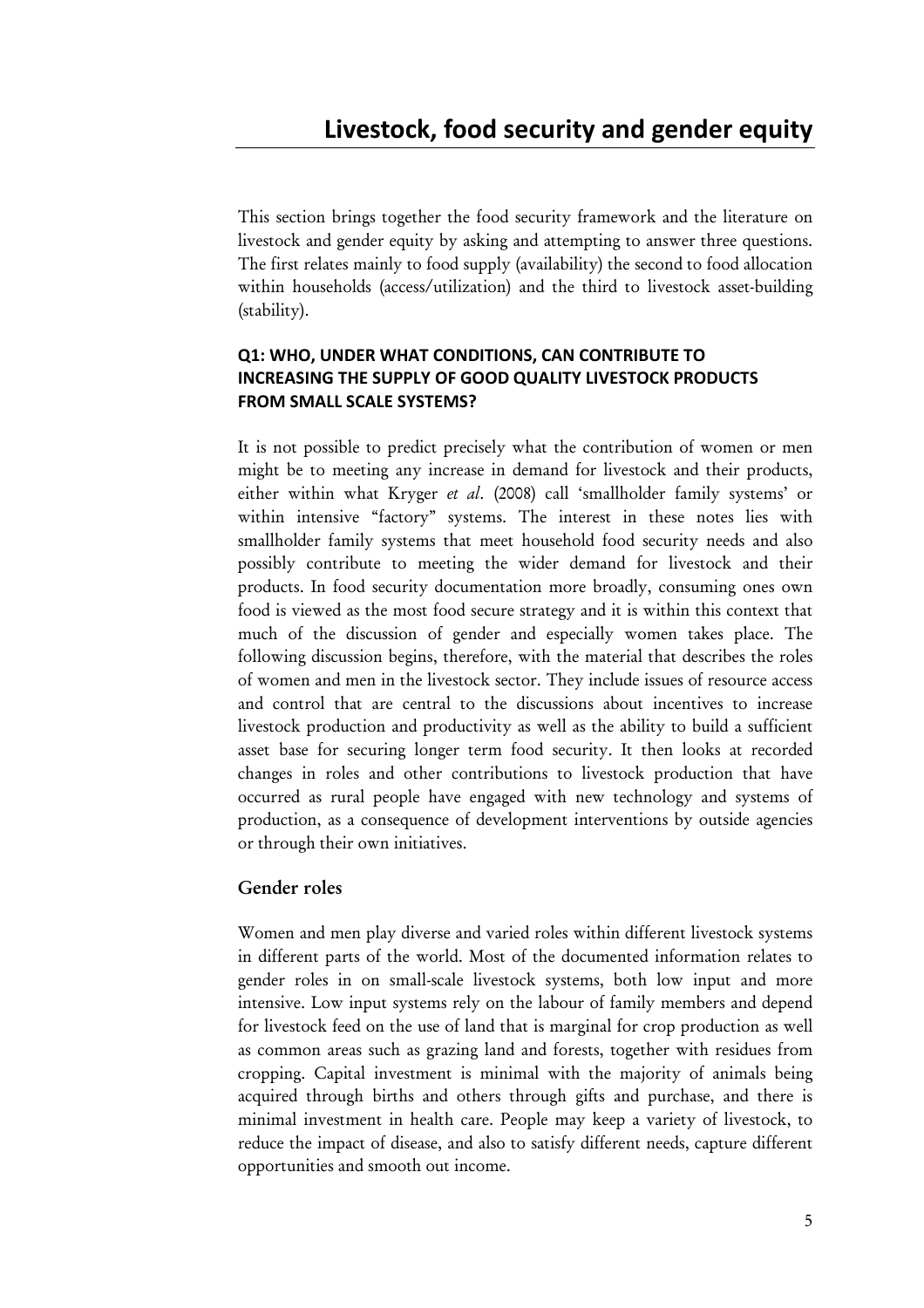Large proportions of rural households in developing countries keep livestock as part of their farming operations and these animals contribute to meeting household consumption needs, social needs at festivals and ceremonies, and income (see for example Aklilu et al., 2008 reporting on Ethiopia; Millar, 2001 referring to rural people in general; Waite, 2000 on Iraqi Kurdistan, Shipton, 1995 on The Gambia and Okali and Sumberg, 1985 on Humid Zone West Africa). Several authors debate whether these systems are likely to be successfully transformed into more intensive, commercial systems (Wiggins, 2009; Kryger et al., 2008; Collier, 2008) at a time when parts of the livestock sector are undergoing significant transformation in response to increased global demand for livestock products (Delgado et al., 2008 and 1999), in what Dorward et al. (2004) describe as an unfriendly dominant policy environment that emphasises liberalisation and state withdrawal to the neglect of pro-poor agriculture. Nevertheless shifts towards more intensive, small-scale systems have occurred and are documented. The detail on gender roles in these systems presented below provides a picture of who might contribute to increasing the supply of livestock products.

Much of the variation in gender roles in the livestock sector has been recorded in reviews over the past 20 years by Finney (1988), Valdivia (2001), Tipilda and Kristjanson (2008), IFAD (2007) and Kryger et al. (2008). In the case of smallholder family systems of production, women are described as the managers of "backyard" poultry and small ruminants, especially goats. In relation to poultry systems Kryger et al. (2008) conclude that both age and gender determine labour divisions. Making reference to a variety of reports from different regions they note that, whether talking of smallholder households in Africa, Asia or Latin America, the day-to-day management of poultry is undertaken by women, sometimes accompanied by their young children. Men in contrast are described as carrying out house construction and in some localities, especially where women's mobility is limited, marketing of birds and eggs (Guèye, 2000; Bravo-Baumann, 2000; Mathias, 2006; Rushton and Ngongi, 1998; Tadelle et al., 2003; Tung, 2005; Ibrahim and Abdu, 1996; Mapiye and Sibanda, 2005; FAO, 1998). Nevertheless, there are locations and situations where women market and trade poultry, especially in East Asia and in households where poultry are not kept primarily for commercial purposes.

The literature for small ruminants, especially goats, is similar to that for smallscale poultry production, with women dominating animal care and maintenance in many locations (Tipilda and Kristjanson, 2008; Kryger et al., 2008; Valdivia, 2001). As with poultry, in large parts of sub-Saharan Africa and South Asia, goats may be kept close to the residence, fed household scraps, and where fields are distant from residential areas, left to browse freely. Otherwise they may be tethered and fed, a more labour demanding exercise. Free-roaming systems do not make heavy demands on time, cash or management (Okali and Sumberg, 1985) and the land that is used is common land of the village so that even the landless may engage in small ruminant production (Matthewman, 1980). In many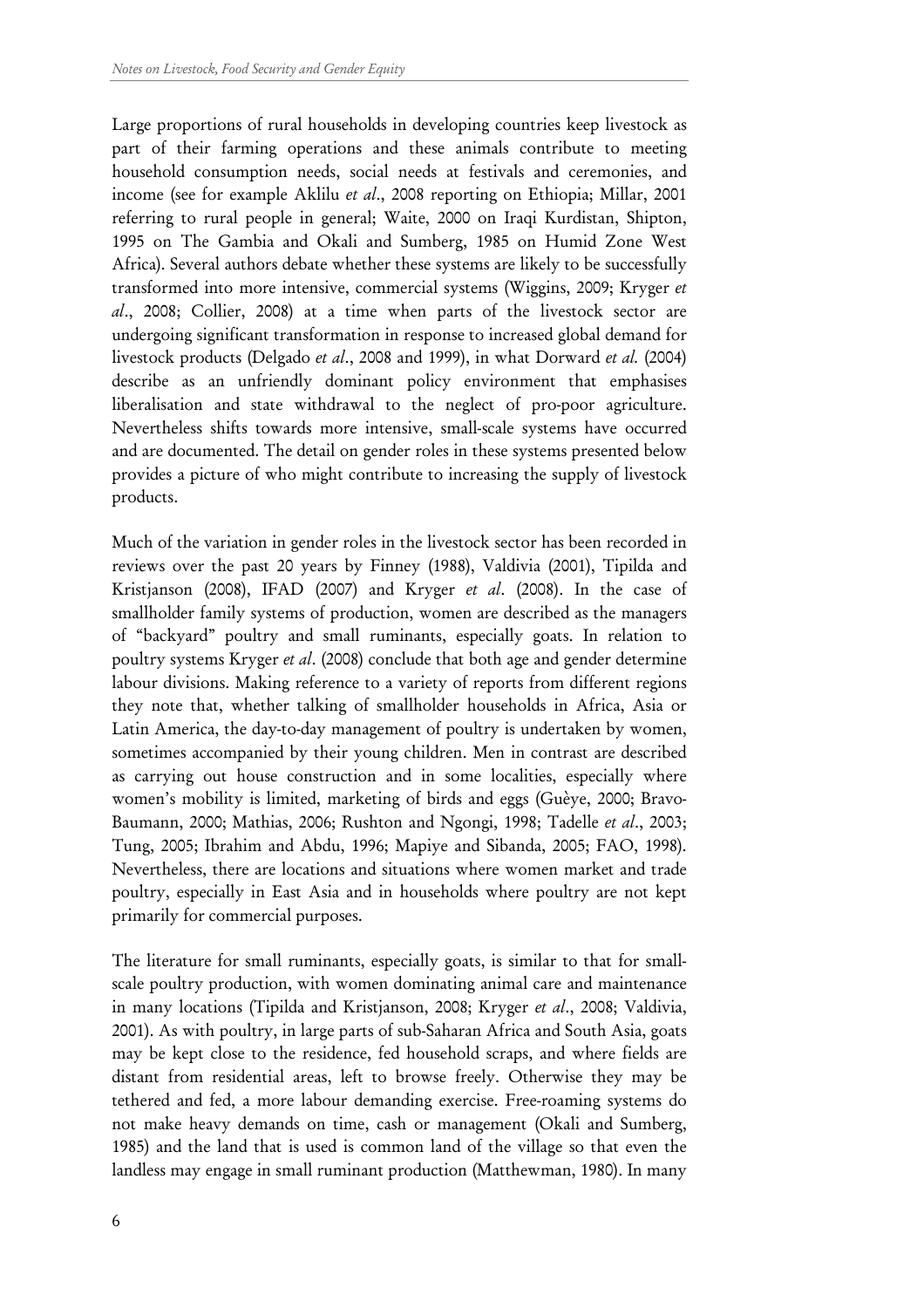households, including those with male heads, women, along with other household members, may have acquired animals independently through purchase or as gifts, but all the animals are managed together as a family herd or flock. In large part the production from these systems is consumed at social/ cultural events, and possibly by the household itself, but they are also sold in local markets. Where there are large numbers of producers, some of the production may be bulked and sold in large urban markets.

Women also play key roles in livestock production in most traditional pastoral and agro-pastoral systems (IFAD, 2007; Finney, 1988). Within these systems, in addition to managing, watering and feeding small ruminants and other microlivestock women may also take care of all sick animals (Oxby, 1983). The dominant pattern overall is one in which women are responsible for livestock kept at the homestead, and for processing and marketing of milk and milk products (FAO, 2009b and 2006a; IFAD, 2007).There is a whole set of literature describing these dairy activities: for settled Fulani in the Middle Belt of Nigeria see Waters-Bayer (1988), for Fulani groups in Ferlo, Senegal see Dieye et al (2005) and for pastoralists in Kafr al Bal in the Nile Delta see Zimmerman (1982). Other than dairying, in parts of the Middle East, most of the Andes in Latin America, and in Ethiopia, women's role as shepherdesses is highly valued, and in these systems they have prime responsibility for animals. Some specialized livestock systems such as for wool production in the high altitude zones of the Andes, are entirely in the hands of women (World Bank/FAO/IFAD, 2008), More generally, women in this Altiplano region own sheep and goats, which are more important here than cattle, 'and it is their work' (Deere and Leon de Laal, (1982). Gallais (1975) provides a similar report on the women of the pastoral Touaregs of Algeria, Niger and Mali. Here women both own and herd camels and small ruminants.

#### Investments in increased production and productivity

Because rural women are strongly associated with the care of small animals, especially in low input systems, as well as with the responsibility for household food security, improvements in the production of these systems may be explicitly presented as likely to contribute to household food security, at the same time as to raising households out of poverty (see especially Tefera, 2007; Peacock, 2005; Ssewamala, 2004; Dolberg et al., 2002; Dolberg, 2003; Millar, 2001) and even, better management of natural resources (Quisumbing and Pandolfelli, 2010).

More intensive smallholder systems of production of poultry and dairy products, involving new, often single purpose breeds requiring improved feed systems and disease control have been the focus of much of the development literature. A number of high profile programmes have incorporated smallholders and/or poor rural people into systems for supplying the rapidly growing urban populations. Individual women and poor households have also been the target of a number of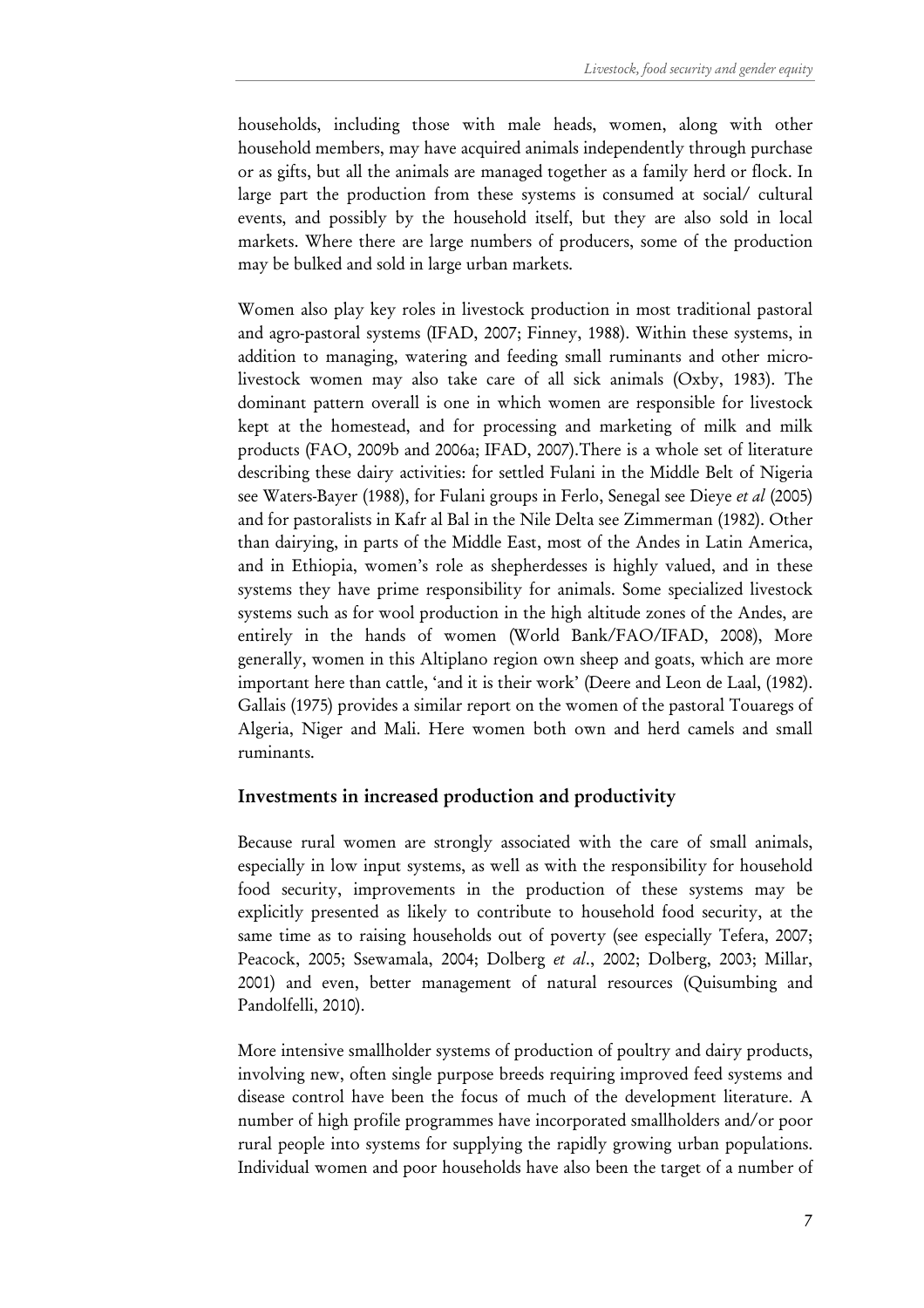other programmes promoting these systems, and some individuals or households have made their own investments in new technology while remaining small-scale livestock producers. Although detailed gender-specific information on these systems is limited, information on each is presented in the sections that follow and examined for what we might learn about the contribution to and/or position of women, their contribution to the food security of their own households, and the necessary enabling environment.

A wider reading of the gender and agriculture literature also reveals a number of gender concerns that may be repeated in the livestock literature. These issues are long-standing and discussed in numerous publications and all appear in the Women in Agriculture Sourcebook (World Bank/FAO/IFAD, 2008). The following are some commonly held beliefs and findings are as follows; however, within the gender community, as in other subjects, there is variance of opinion and in some cases a lack of research.

- Women depend on men for access to assets and lack ownership of significant assets.
- Women and female headed households experience constraints on their access to services including information, veterinary services and credit because of accepted norms about who should do what etc. that are visible at local and other levels and in various institutions from households, to community groups, state and other agencies.
- Men may take over a business if it has commercial potential.
- Men withdraw their household contributions as women's incomes increase and this may increase women's household responsibilities.
- The physical and social movement of women and girls is more controlled than the movement of men and boys and this affects their access to markets.
- Women may be offered lower prices than men for their produce.

There are examples within livestock systems that support the above points, as well as examples that disprove them. Much has been written on the issues of access to assets and access to services, and these will receive the most attention in the sections that follow, with some attention to marketing decisions and the control of small scale commercial livestock enterprises.

# Independent smallholders: dairy and poultry

There are only a few reports of small-scale individual producers who have, independently of a development project, chosen to invest in more intensive production units (FAO, 2009a), and throw light on the subject of these notes. Use is made here of a set of material on dairy production in Tanzania that was assembled in the 1990s (but see also Curry et al., 1996, for an earlier study of this category of smallholders focusing especially on disease control strategies).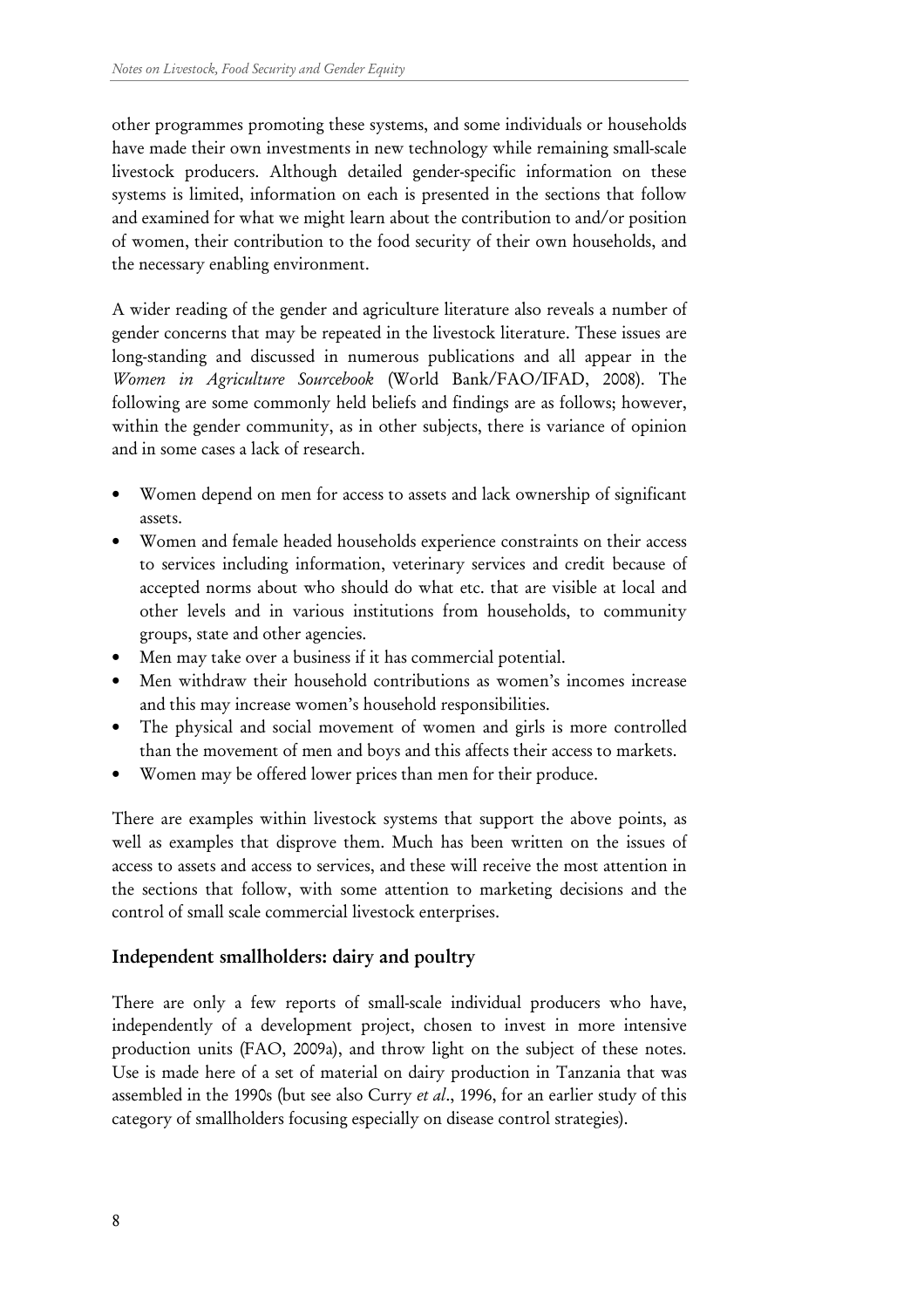Because the 1920s, the Tanzanian government has been concerned to increase milk production for the growing urban population. Policy has wavered from supporting large scale, mechanized dairy farms run by parastatals in the 1960s to supporting small-scale private dairy producers by the mid 80s. Today, the government has virtually disappeared from production, processing, marketing and regulation. One consistent policy over this entire period has been to increase the quality and quantity of milk available by upgrading local stock using European breeds, and especially Friesian-zebu crosses although others had become available by the 1980s, To support these initiatives, the government established breeding centres and subsidized heifers sold (Sumberg, 1998; Nyamrunda and Sumberg, 1998). What became known as 'grade dairy cattle' continued to be available for purchase and formed a significant part of the story of milk production in Tanzania in the 1990s, and possibly continue to do so today. The introduction of grade dairy cattle has invariably been associated with the promotion of zero grazing practices along with routine health care. For the most part, fodder is cut from roadsides and carried to the animals and supplements of cottonseed cake, maize bran and sometimes molasses are added to the diet of milking cows.

There is no evidence that the individuals and groups involved in these systems have progressed from one system to another, and because substantial growth in demand for milk has occurred mostly in urban areas, it is possible that there is limited continuity from one system to another. In reference to the two major urban centres in the Shinyanga Province, the home of the Sukuma agro-pastoral group, Nyamrunda and Sumberg (1998) provide some details on the contribution from both sets of producers: grade cattle from 8,000 producers in Mwanza and 5,000 in Shinyanga provide 66 percent and 70 percent of the milk for these two cities. 'Hinterland producers' with local cattle, 700 around Mwanza and 208 around Shinyanga provide the remainder.

No mention is made in this study of the sex of producers, of labour demands and how these were met, livestock ownership, and management relating to the cattle or the milk produced. A later study by Okali and Mims (1998) pursued some of these issues with producers living within the Shinyanga urban area and in the hinterland. In 41 households of the urban area, the work of milking and grazing was largely undertaken by women, along with hired labour. However, just over half of the respondents claimed joint ownership of the cattle between husband and wife while 37 percent were reported to be female sole owners. Over half of these women also had employment outside the home. A number of the men also had other income sources, and it was the labour of hired workers, spouses and other kin group members that made the enterprise possible. All households depended on credit or income from employment to cover the cost of additional labour inputs required as a result of the shift from open grazing to cut and carry systems, for making feed purchases, and for ensuring adequate disease control.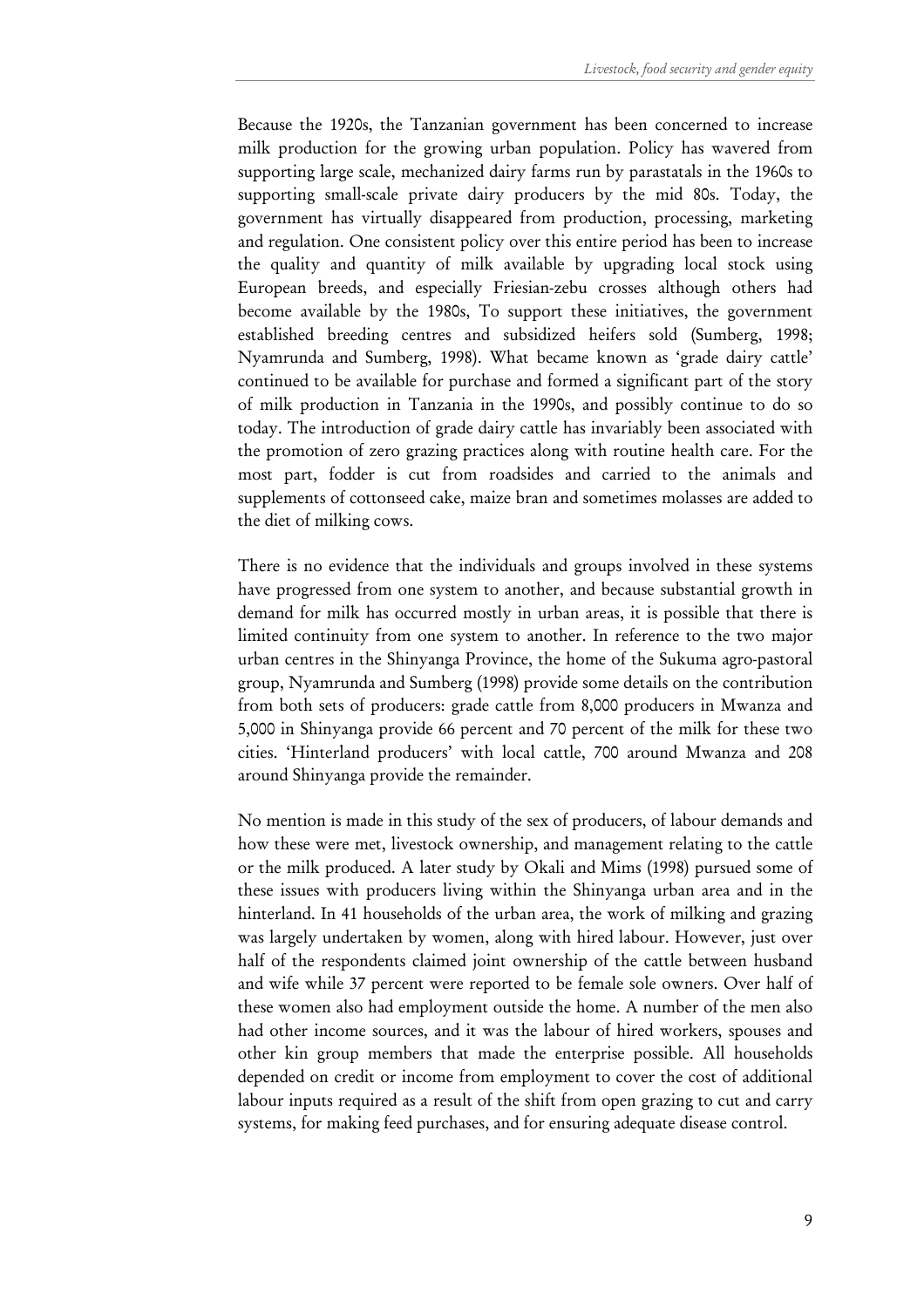In 50 households of the Shinyanga hinterland, none had grade cattle, and herds were much larger than those of the urban dairy producers with the majority having more than 20 animals, reflecting the more mixed objectives of livestock keeping amongst this group. Joint decisions between spouses about sales were recorded in 44 percent of the households. However the animals in this case were part of family herds and consisted of dowry payments, oxen for ploughing as well as purchases. Milking was largely undertaken by children (64 percent) but also could be done by others, including the household head. Primary responsibility for processing milk and deciding how much should be used, and for what purposes, was reported to be exclusively within the realm of the women in the households, with the single exception of one household where decisions were reported to be taken by the whole family. In all cases, morning milk was sold and evening milk was kept for home use.

Information is also available from Tanzania on intensive poultry production, associated with supplying urban areas and involving management systems that demand labour and capital investment (Sumberg, 1998). The data are not disaggregated by gender but it is noted that 70 percent of poultry producers interviewed were female, and like their male counterparts, they were also engaged in other employment – keeping dairy cows, and trading for instance. The study describes various problems faced by these producers, from variable feed quality to comparatively low bird survival rates and egg productivity. Some producers attempted to increase their returns by becoming feed agents or investing in a freezer to capture more of the overall margin associated with the commercial production, and marketing of poultry products. Sumberg remarks that even a relatively small intensive flock requires substantial financial backing, and even this level of commercialization is likely to require some outside assistance. Government support in terms of feed quality and disease control is identified as essential for the development of small commercial poultry operations regardless of who is involved.

# Project provision of dairy animals for poverty reduction, food security and asset building

Continuing with information from Tanzania, during the 1990s a number of dairy programmes attempted to address concerns being raised at the time about the vulnerability of women especially at widowhood, the inability of women to control the benefits from their labour, and poor child nutrition by increasing the ownership of grade dairy cattle by women. The World Food Programme, the Southern Highlands Dairy Development Programme (SHDDP), the Kagera Livestock Development Programme (KALIDEP) and the Tanga Dairy Development Programme (TDDP) all provided some information on these activities.

Within each of these programmes women acquired grade cattle through rotating animal credit schemes, commonly known as Heifer in Trust (HIT) schemes, that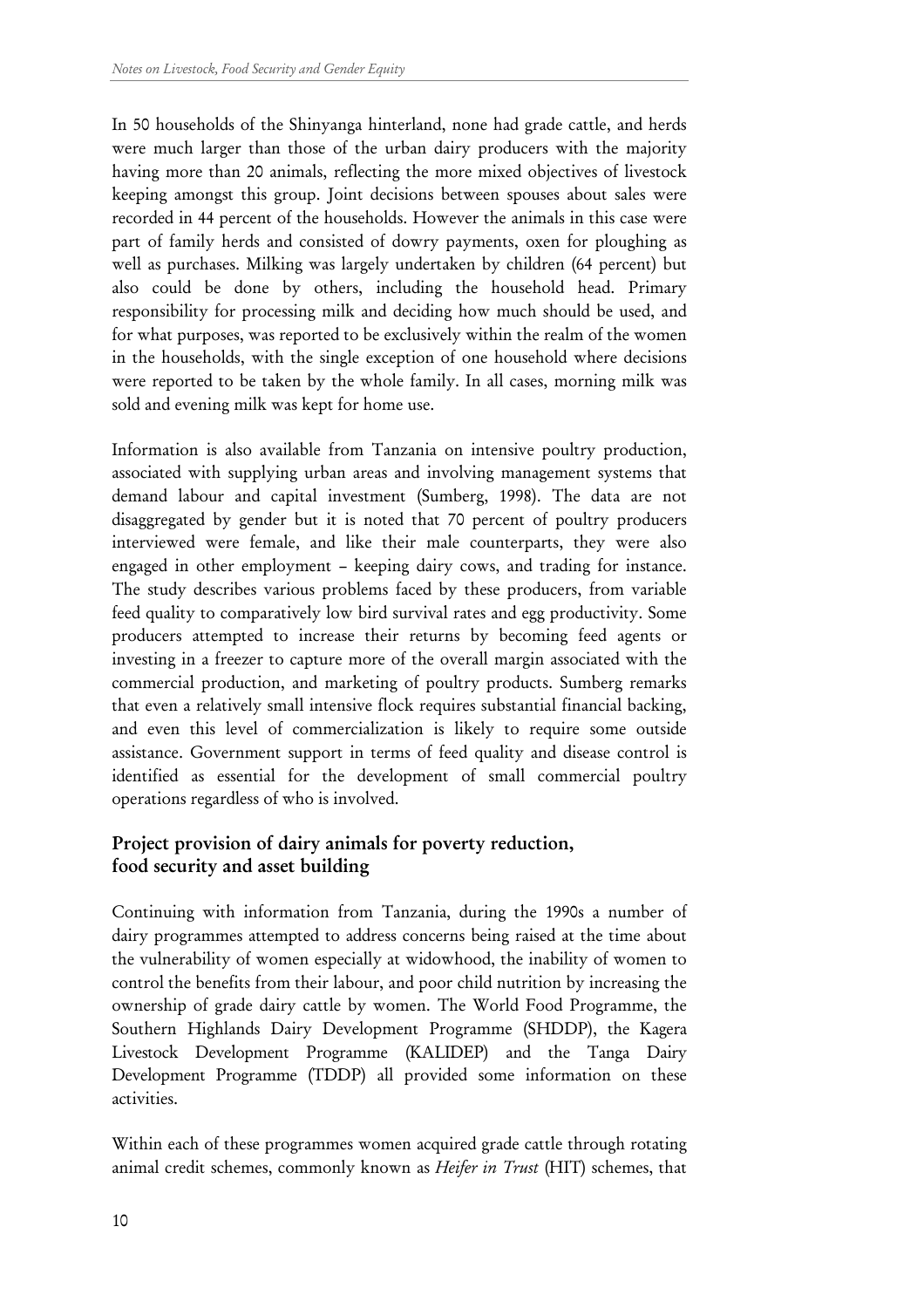sought to distribute cattle to low income families by providing relatively high value female stock through a loan in kind agreement. Standard schemes involved female dairy animals as foundation heifers with repayment being the first heifer calf (Afifa-Affat, 1998). Some schemes have included an element of fodder production. Although both men and women have received animals through these schemes, it is only for women that targets have been set and a brief review of these programmes provides some indication of how successful they were and in what way, in engaging women in new livestock systems.

The World Food Programme Urban Dairy Project in Kwimba District, Shinyanga, started in 1978 with bull distribution and by the early 1980s, grade animals were being provided to poor households with each household receiving a 6-month pregnant female to be repaid with a pregnant heifer. This strategy was changed when households demonstrated an inability to provide adequate feed and health care (see Afifa-Afat, 1998), and by the 1990s, 'gender equity' had become central to the programme, a policy shift that coincided with a move away from subsidized inputs. By 1998, 35 percent of 174 listed participants for the 9 small towns covered by the programme were women, and 22 percent of these women were single, widowed, separated or divorced (Okali and Mims, 1998). Almost 25 percent of the listed programme participants who included women and men, were civil servants while the remainder were farmers or businessmen. Responsibility for what were described by respondents as 'project animals', varied widely. In the case of married participants, women were more likely to be directly involved in animal management than their spouses, regardless of who was a project member although much of the actual work involved in looking after the animals was done by hired labourers or other family members. The project manager observed in discussions that women operating as sole managers suffered higher mortalities in their cattle, but overall it was the jointly managed operations that were most successful and experienced the least mortalities.

The Southern Highlands Dairy Development Programme (SHDDP), a programme that started in the 1970s with a cattle breeding centre and covered two provinces, a significant step towards achieving a more 'gender sensitive programme' was seen to be the adoption of the policy to give 30 percent of Heifer-in-Trust animals to women in July 1996. By that time only 13 percent of those registered in the programme were female (Locke and Okali, 1998; 1999). Discussions in 1996 suggested that it would be difficult to improve on this representation, firstly because of the amount of work involved in maintaining even a small number of animals, and secondly because all future animal disbursements would involve 'pass-on-heifers'. Control over these animals was to be given to local committees and it was suggested that the committees might not be interested in gender strategies to address apparent gender inequity by providing labour for apparently limited benefits. In relation to workloads, the programme discussed a range of available technologies identified as 'women-friendly' that reduce the increased labour burden of this new system of production – such as grass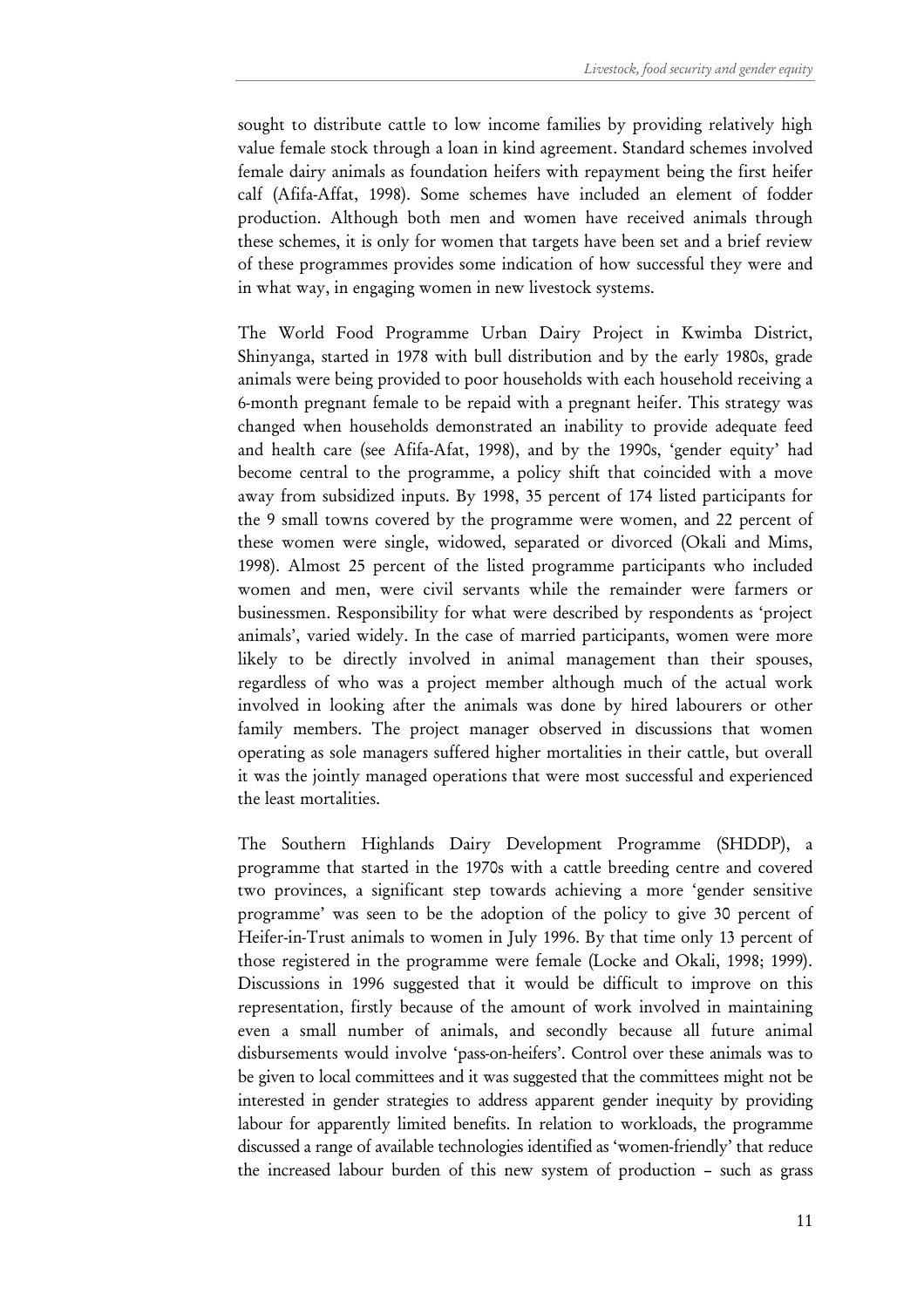chopping machines, water-harvesting systems and milk processing equipment – and participants were assisted with credit. By the time the programme ended at the end of the 90's, emphasis had shifted from seeking individual female members, with animals recorded in their name, to working with married men and women, together. This was expected to settle the various problems that had been raised about workloads, and even problems that had not been raised by members themselves, of land for fodder production.

The Kagera Livestock Development Programme (KALIDEP) and the Tanga Dairy Development Programme (TDDP), Tanzania had a similar experience. With respect to the KALIDEP gender initiative taken in 1990 to increase the numbers of women owning dairy animals, again the strategy was to register animals in women's names (Kabigiza and Obels, 1992). By 1993, 24 percent of registered and reporting owners were women. Kabigiza and Obels (1992) listed a number of bottlenecks to women's participation including poor access to land for fodder production, but also lack of cash for building a shed and time for training at a distance from their home. Access to a bull and veterinary drugs were common problems for all participants. Along with reports from Scheinman et al. (1991) on dairy producers in the Tanga urban area on the coast, the KALIDEP reports confirm the observations already made in Shinyanga, that the women registered as participants depend on others for cow management, either from their families or from hired labour. Scheinman et al. (1991) even suggest that women are decision-makers in this system and control milk income more than their 'rural sisters'.

Overall, the picture with regard to roles and access to and control over resources including training, animals, labour and milk following the introduction of zerograzed dairy animals is complex but certainly does not appear to have resulted in increased work burdens for women, with no rewards. However, zero grazing dairy technology has all the elements of technologies that tend to be taken over by men – capital intensive, special knowledge required, complex (based on the use of grade animals and stall feeding practices) and involving a high status resource (cattle).

Assessments of the success of these programmes in terms of gender impact have tended to centre on women rather than on all the individuals involved, and on women as a single group, reflecting the interpretation of gender policy as the targeting of women, and the registration of ownership percentage as the single indicator of programme success. Nevertheless, all the reports raise issues about the meaning of livestock ownership and management, and the significance (technical, social and economic) of the way the day to day work of animal care is carried out.

As in other agricultural sectors, asset ownership and/or access to income are highlighted in all the livestock documentation reviewed for these notes as the critical gender issues for women. Women's control over small animals and milk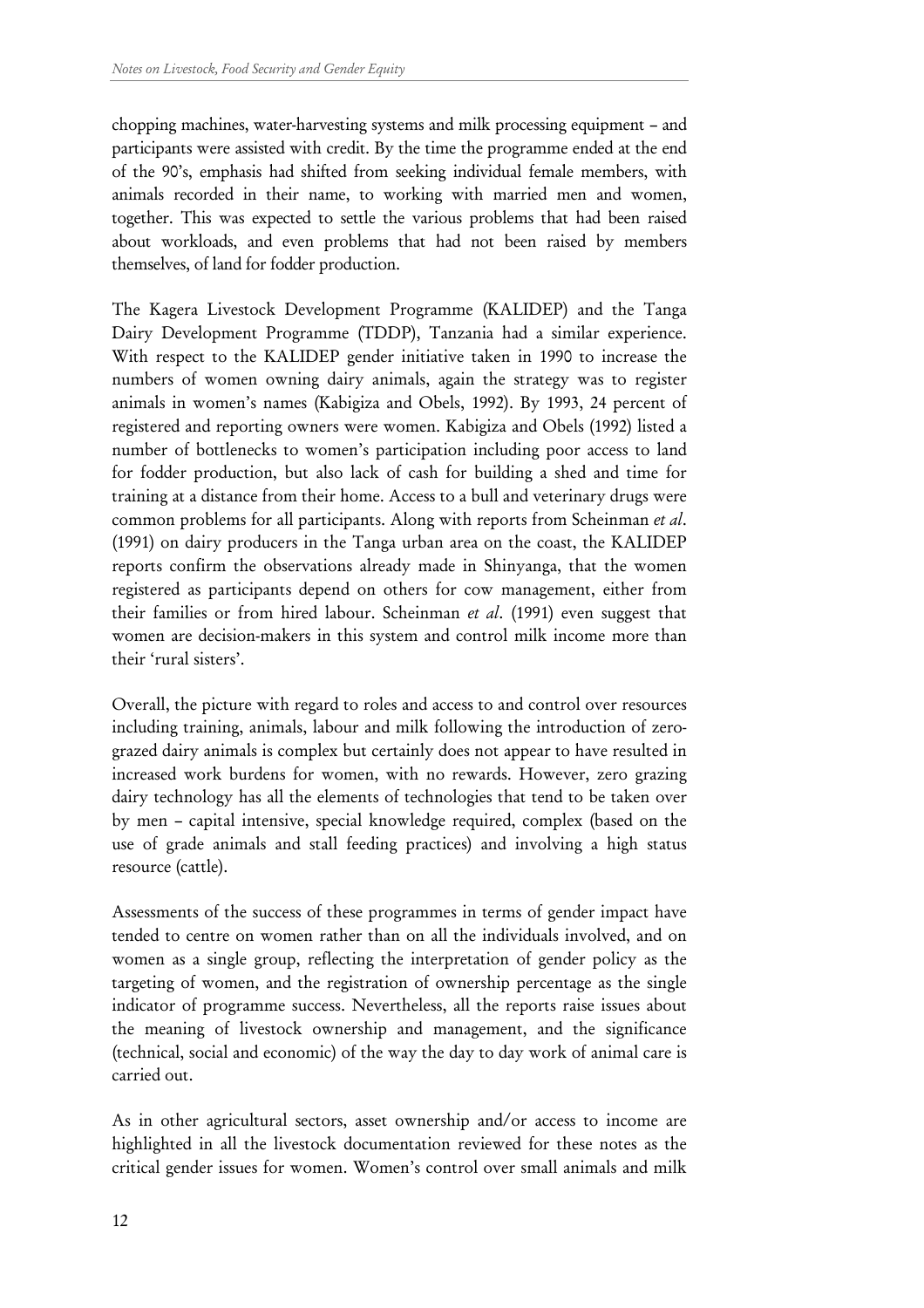is not contested, possibly in the case of the animals because they are less valuable than cattle and buffalo, require minimal investment, and may experience comparatively high mortality rates. Nyungu and Sithole (1999) for example conclude from their communal area study in Zimbabwe that, 'most people own relatively few goats … and .. .. in several cases household members had to resort to the household head's notebook before they could say how many goats they had. This… may well confirm that goats are generally seen as being 'small things' (not to be bargained over) especially in circumstances where it is difficult to secure livestock health'. In these situations mortalities are likely to be high and the number of animals can fluctuate dramatically over time. Implicit in some of the documentation is that women's control over small animals is directly linked with their involvement in livestock care and maintenance and is simply therefore a practical outcome of their work roles. In terms of decision-making around milk use, there are stories of competition as well as of cooperation. Amongst some ethnic groups, men milk in order to ensure herd growth but the importance attributed to milk for child nutrition and women's responsibility for ensuring this supports the view that it is comparatively easy for women to justify their control over this valuable product at least while there are young children in the house.

Finally, although multiple ownership of animals in herds or flocks is usually associated with indigenous animals and systems, there is some evidence that animals may be purchased or acquired by different household members, including non-residents. This would again suggest that issues of ownership and decision-making especially on products such as milk from dairy animals, and eggs from poultry, need to be assessed within a wider social context than they seem to be at present. In such a context, as a joint resource or enterprise decisions about use, including sale are likely to be open to negotiation, even joint decisionmaking, with final decisions dependent on need and who is present at the time.

In terms of how to build on the presumed advantage to women of a productive resource that is unlike more customary female assets such as gold and silver jewellery that can be used as collateral by the women themselves, there is something be learned from development programmes that promote small intensive livestock production units amongst poor women. These programmes build on the ability of the key asset, the animals, to reproduce, by requiring repayments within a specified period from births (e.g. Heifer International), so that farmers do not have to pay the initial cost of the animals at the time they acquire them. However, there is some evidence that the pattern of investment and returns in these improved systems is not straightforward, especially when they are located in areas with poorly resourced livestock support services. As noted, these are labour intensive production systems, and this is problematic for poor rural households, and especially for single (divorced, widowed or never married) women (Afifa-Afat, 1998; Riano-Marin, 2005) who may not be able to hire labour. Some of these women may be in a position to call on assistance from an adult male relative while others may depend on their offspring. In general,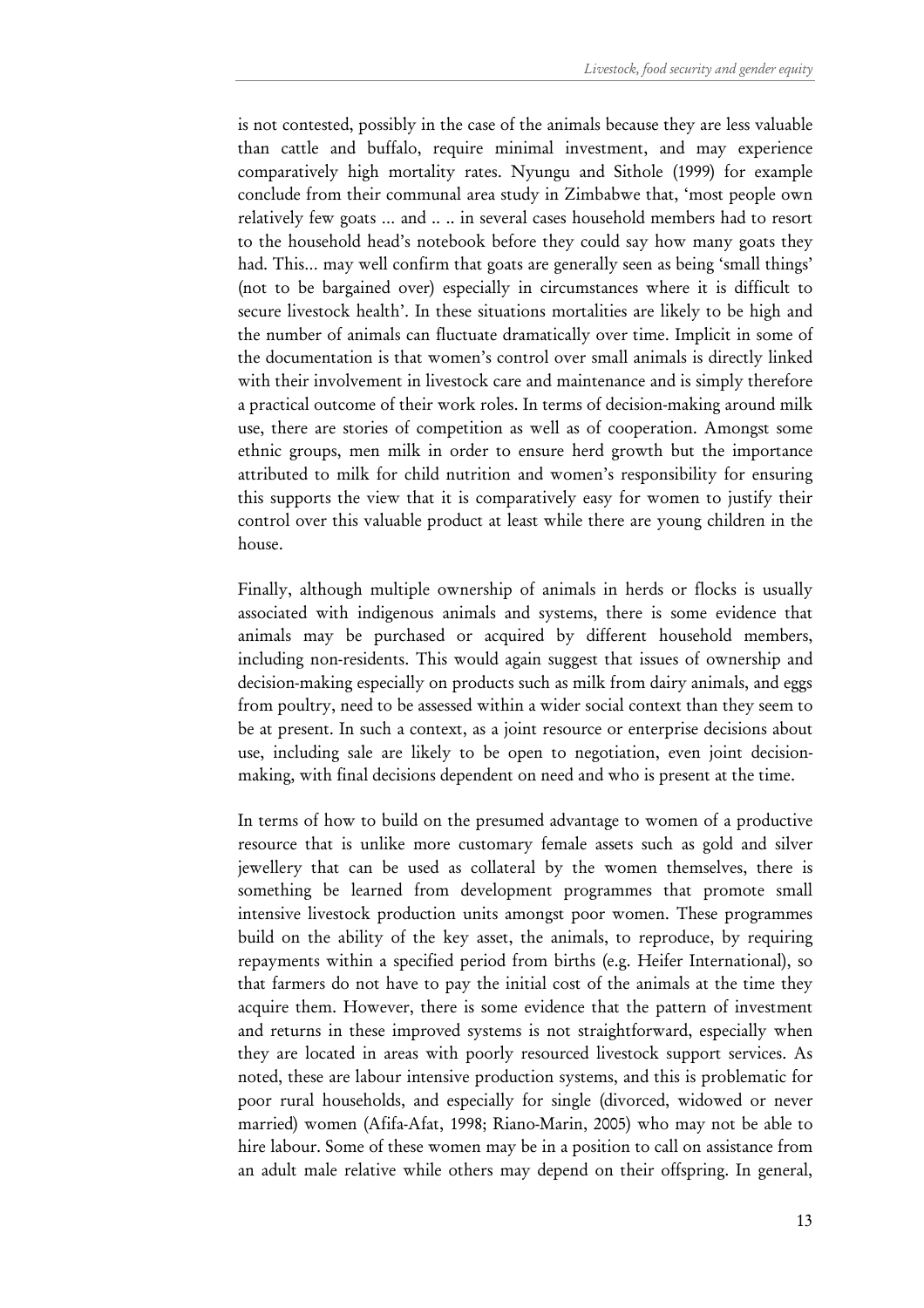without such assistance, participants in these programmes are unlikely to contribute significantly to food availability beyond meeting the needs of their own households.

## Dairy cooperatives

Marketing of milk from cattle, buffalo, and goats, and poultry production, have been and remain the focus of a number of development agencies and programmes wishing to improve the economic position of poor rural women, and the health of their dependent children.

The examples here focus on women working within value chains developed to supply large urban areas in India from cooperatives built around large specialised milk herds. This is the well known story of how India became one of the top producers of milk in the world. The particular interest in these notes lies in the Amul Cooperative that began operating in Gujarat State in 1946. This cooperative was integrated into India's national programme, Operation Flood, in 1970. The specific features of the Amul system are: the introduction of a system of daily milk collection from small milk producers; immediate payment to producers; and, its decision to purchase milk exclusively from women, a decision that has reputedly increased the status of women while developing a positive brand image for India's largest food products business. Although both women and men are involved in this success story we read from the India's National Dairy Development Board internet site that the Operation Flood Programme recognizes several important features.

- Dairying at the household level is largely the domain of women.
- The products and income from dairying can be controlled by women.
- Dairying can be carried out on a small-scale (with producers having 1-2 milch animals) in rural areas.
- Village cooperatives are capable of using modern technology if it is made available to them.
- The dairy farmers involved have achieved a measure of economic empowerment as a result of themselves and their institutions being connected with markets.

The cooperative success stories that abound in India are about bringing women into the mainstream of dairy development. Prior to Operation Flood, India's dairy development activities were centered on the production of milk within urban and peri-urban areas. In contrast, Operation Flood was based on village cooperatives from which milk was purchased and transported to distribution points in areas of demand. By 1991, women constituted 93 percent of total employment in dairy production in India (World Bank, 1991), and by 1998 the majority of milk was being purchased from women's cooperatives (Patel, 1998). By 2006 the programme consisted of 70,000 village-level cooperatives with 80 percent of the national herd kept on farms with eight or fewer dairy animals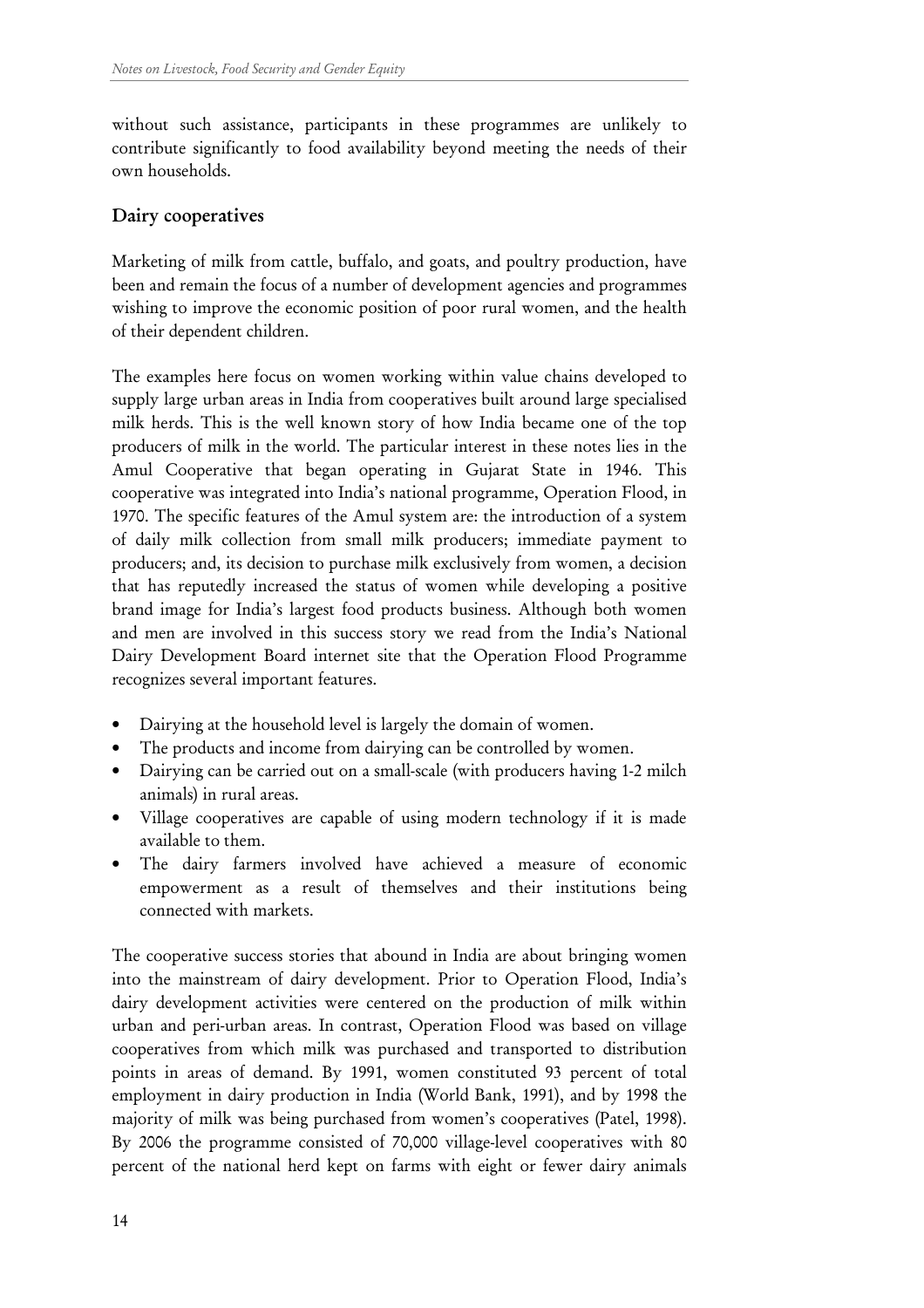(Staal et al, 2008a). In spite of this success there are reports suggesting that women's involvement is constrained. Within India's milk cooperatives as a whole, women's membership is lower than that of men; of the 9.2 million members of the 70,000 village level dairy cooperatives, only 18 percent are women, and fewer than 3 percent of board members are women. Although this is reported to be gradually changing, three constraints that have implications for the ability of women to attain what some might refer to as political empowerment, are listed.

- Resistance by men to women's membership.
- Women's poor asset base (especially their lack of land ownership) that limits their access to resources such as credit and training, in addition to their ability to access fodder. Their poor access to these assets sets limits on their ability to expand their enterprises, and lowers their ability to act independently of others.
- The low literacy rate of women that is often used to suggest that they are unable to participate in discussions and decision-making.

(note taken from The Indian Dairy Industry' website reporting on a presentation by Mrs Ela Bhatt. published in *Dairy India*,  $5<sup>th</sup>$  edition)

In the case of this South Asian milk story, it is the new institutional arrangements that enable the poor women involved overcome the constraints on their access to services and credit (Arpi, 2006). The cooperative reduces the risk for actors at the lower end of the chain while enabling them contribute to increasing the availability of livestock products through new markets. They also facilitate the investment required to ensure that food safety rules are followed.

#### A gender-specific poultry value chain

Women have been able to contribute to meeting increasing demands for poultry meat and eggs as participants in the Poultry Model developed by the Bangladesh Rural Advancement Committee (BRAC) and discussed in Dolberg et al. (2002 and 2003).

This Bangladesh 'Poultry Model' was implemented in the 1970s and although it has been transformed over time, it remains an influential development model until today (Dolberg et al. 2002). Early in its development, BRAC identified poultry as an income source for poor women, and also for landless people, and initiated a programme to integrate them into modern poultry production but based initially on scavenging flocks. By the early 80s, BRAC acknowledged that there were insufficient male birds to achieve significant changes in the gene pool (and thereby raise poultry quality) and in addition mortality rates were high. In response, BRAC developed a tiered system of specialist chick producers who then sold on 10-week-old chicks. These specialists received training, and small loans for investment in housing for the birds. A system of female paravets was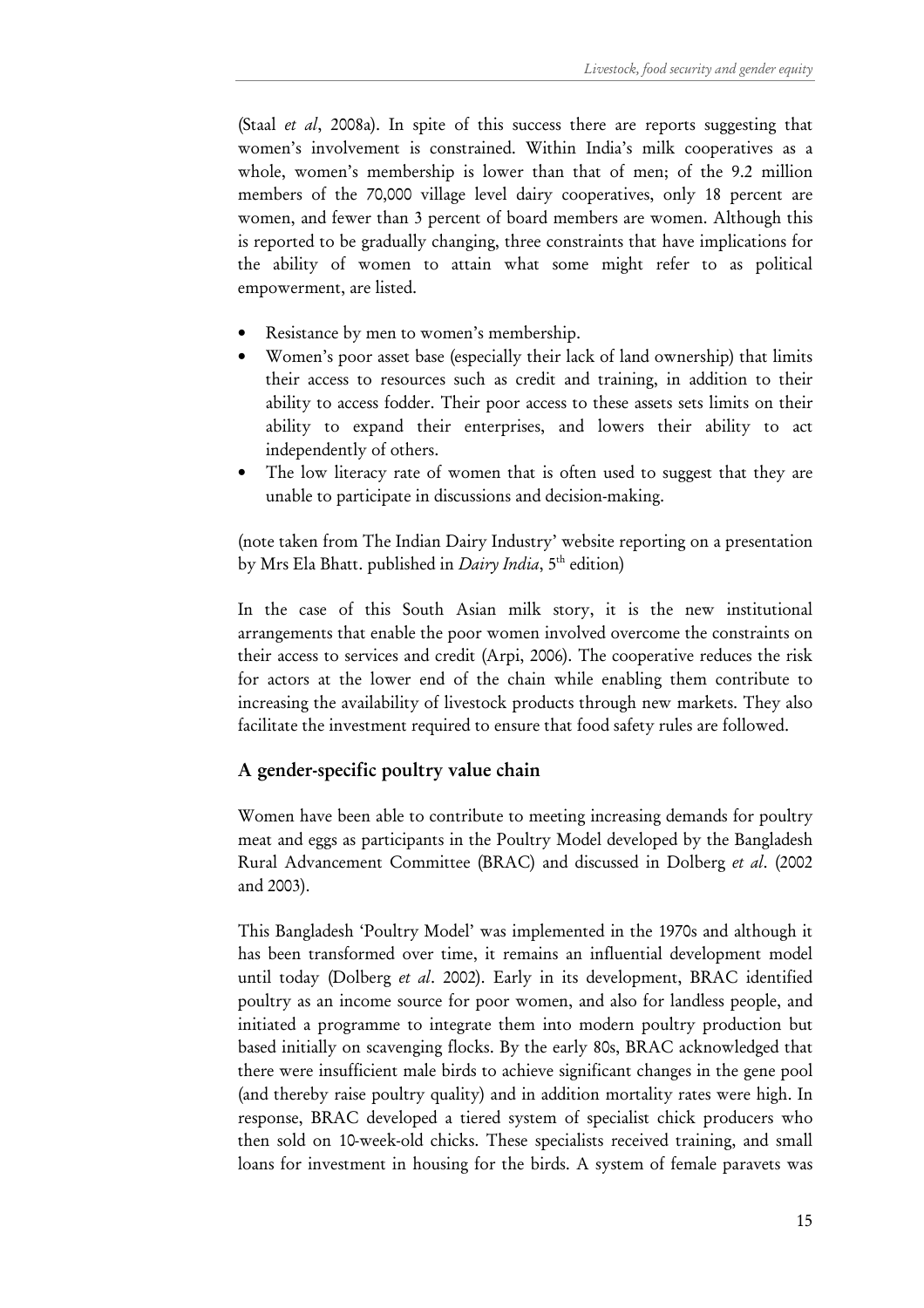introduced to bypass existing veterinary services using largely male staff, in order to improve disease control amongst its female producers. Because there was little prepared feed on the market BRAC also established feed makers and suppliers thus creating a new marketing chain based on non-scavenging flocks. By 2000 BRAC also had established 5 poultry farms and hatcheries, more than the government owned at the time.

Little is reported about the household circumstances of the women involved in the BRAC programme, or the impact of these activities on their livelihoods, including their food security. There is some suggestion in the BRAC documentation that women involved in the programme can climb the 'livestock ladder' by acquiring a larger number of animals and exchanging these for a more valuable animal. Nevertheless, it is not possible to conclude from the information available that asset growth is a predictable outcome of this approach. In large part the organization is accredited with having enabled its participants meet their existing food security obligations rather than having developed enterprises that can expand production. Elements of the programme have been adopted by other organizations interested in supporting women's livelihoods through poultry development, such as female extension staff and paravets. Outside BRAC there have been attempts to copy this livestock development model. A series of economic evaluations of these models in Bangladesh (Riise et al., 2005 and 2008) conclude that only simpler models result in positive financial outcomes. There is no reference to gender issues in these reports.

#### Rights over resources

The case for individual access and control by women over key resources, especially land, needed for agricultural production has been central to much of the gender and agricultural development literature over decades. Much of the development interest in involving women in modern small-scale livestock systems is justified on the grounds of their control over animals and their products (see Millar, 2001 and Dohmen, 1992) As already indicated in these notes, the evidence suggests that women's situation varies. In a number of agropastoral settings especially in East Asia and Latin America women appear to have considerable control over small and larger livestock (IFAD, 2007). More generally, women appear to exercise greater control over smaller animals and the advantages to women of this control are presented variously as an issue of vulnerability and long term food security for widowed women (Millar, 2001), food security for women in general and their dependants, fairness given the amount of work women undertake (IFAD, 2007), incentives to invest and increase productivity, collateral for credit and other resource access, and gender equity.

The examples provided in these notes suggest that women's control over small animals and milk is not contested particularly when the livestock are linked with their backyard location, conceived of as the private space where women spend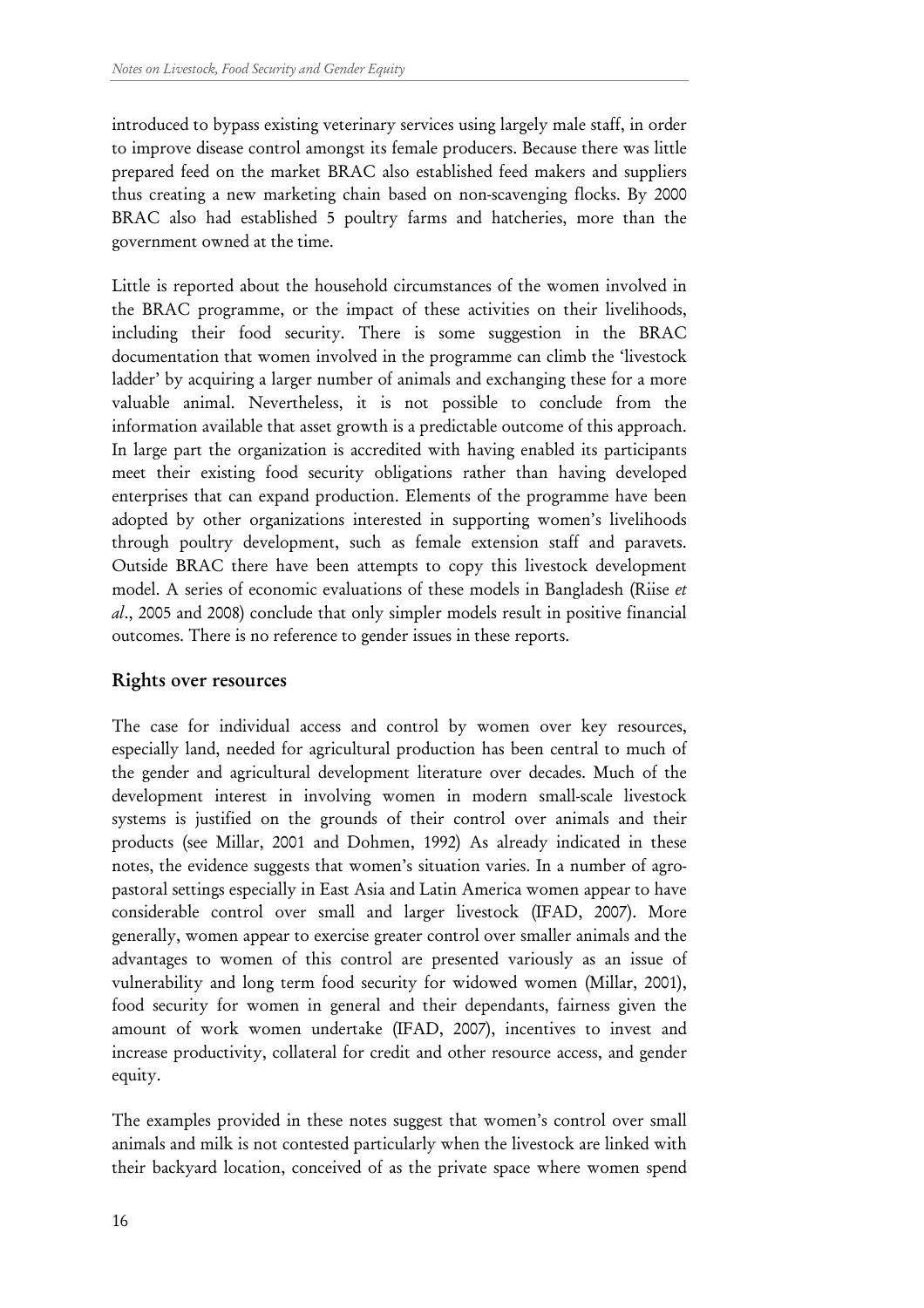much of their time because of their domestic responsibilities, and/or because of cultural restrictions on their use of public space (Kryger et al., 2008; Mathewman, 1980). It is also implied by several reports that women's control over small animals is directly linked with their involvement in livestock care and maintenance and is simply therefore a practical outcome of their work roles. Earlier in these notes it has been suggested that it might also be linked with the understanding that household flocks or herds may consist of animals brought in by different household members with the result that they are regarded and used as a joint resource. This would seem to be supported by the evidence that individual women, and especially poor women, are not able to manage intensive systems on their own and depend on the assistance of others. Given that the animals are kept close to or even within the living quarters this would not seem to be an unrealistic conclusion (FAO, 2009a).

In the case of the reference to constraints on women's involvement in dairy cooperatives in India, this may reflect other issues such as gender separation. Certainly there is no reference in the literature on these cooperatives suggesting that it has anything to do with livestock ownership.

#### Some conclusions

All of the above examples illustrate that men and women each play a part in livestock production and that women can and do contribute to supplying livestock and livestock products. Their role is especially evident at the household level, in small-scale poultry and small ruminant systems involving indigenous breeds and in dairying in traditional pastoral or agro-pastoral systems. In South Asia, however, they participate in large programmes organized to serve the needs of major urban centres.

In general, women own fewer animals than men and men have more control over the larger animal species. However, this does not prevent women from playing an important role in production or from taking ownership of dairy animals supplied through projects.

Involvement of women in commercializing of systems, even of small scale enterprises, is more likely to occur through livestock development programmes that have a policy for gender equity or targeting of women. Outside of womentargeted livestock programmes, all reports suggest that women have more limited access to services including information, than men.

There is limited evidence of smallholders as a group and rural women in particular using their present position in smallholder systems to 'step up' into livestock production systems that will enable them build more sustainable livelihoods. Although individual women and men have independently invested in a small-scale intensive system of livestock production, either poultry or dairy animals, there is no evidence that this kind of investment can easily be scaled up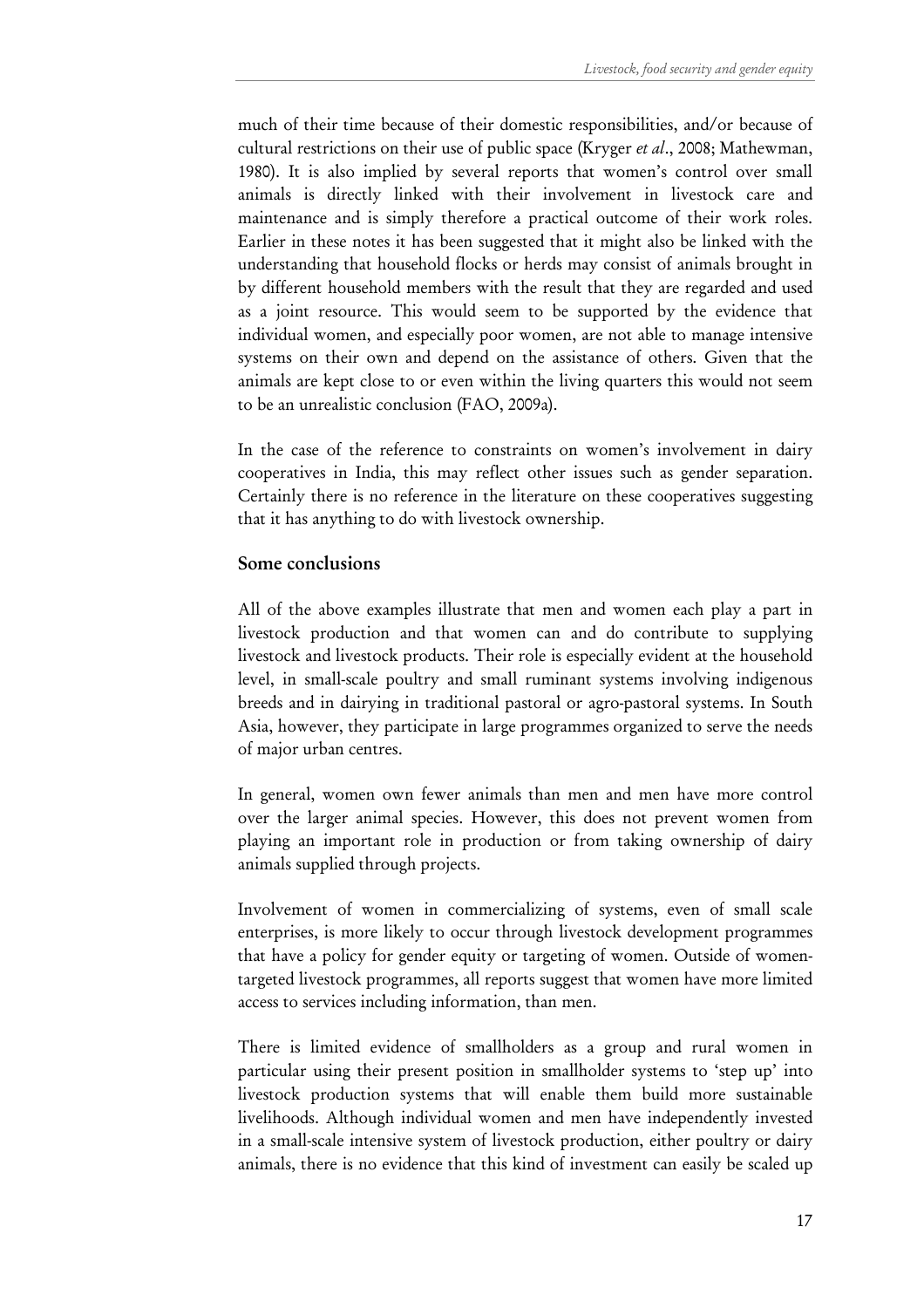outside of the formation of an institutional setting such as a cooperative, especially in environments where there is limited or no quality control over inputs, and credit facilities are scarce.

There is widespread agreement that women's position outside development programmes reflects their more limited access to necessary resources, including information essential for disease control, and inputs required, in addition to poor market access. This comparatively poor access can be linked with their lack of credit for making purchases, their more limited education, and cultural constraints. A small number of high profile programmes in South Asia have provided institutional contexts – sophisticated value chains and cooperative arrangements – that avoid these constraints. A second group of programmes target or have targeted individual women with improved breeds of dairy animals as a means of increasing household food security but also to enable them 'step out' of poverty.

#### Q2: WHAT IS THE ROLE OF WOMEN IN SECURING INTRA-HOUSEHOLD NUTRITION AND HEALTH?

Livestock products are an excellent source of high quality protein and essential micronutrients that are especially important for the growth and mental development of children, and also for mothers (FAO, 2009b).

The value of livestock products for nutrition and health is asserted in numerous documents. Our interest here lies in the way food is allocated within households, as improvements in the supply of food to the household are not sufficient to ensure adequate nutrition for all its members. There is very little specific information on the contribution of livestock to household nutrition and health.

Livestock products may be directly allocated from producer animals, as noted by Ayalew and Peacock (2003) in relation to milk goats, or may be purchased. In the literature it is women who are identified as playing the key role in food provision for household members and this underpins the concern with women not only having access to livestock resources but also control over the benefits. Valdivia (2001) based on the work of Blumberg (1995) and Fender (1997), argues that the control over household assets or income by women increases their bargaining power, and consequently, the flow of income that will be invested in nutrition and education. As in the women in agriculture documentation as a whole, it is asserted in livestock literature that women will spend income they can control from the sale of livestock products, or even income sourced in other ways, on food purchases for the household (Valdivia, 2001; Waters-Bayer, 1985; Bruggeman,1994) or to meet the health and education needs of family members (Ayalew and Peacock, 2003; Valdivia, 2001). The extract below provides a detailed picture of how dairy goats are viewed as being particularly valuable for meeting specific household nutritional needs, and for meeting food security needs more generally.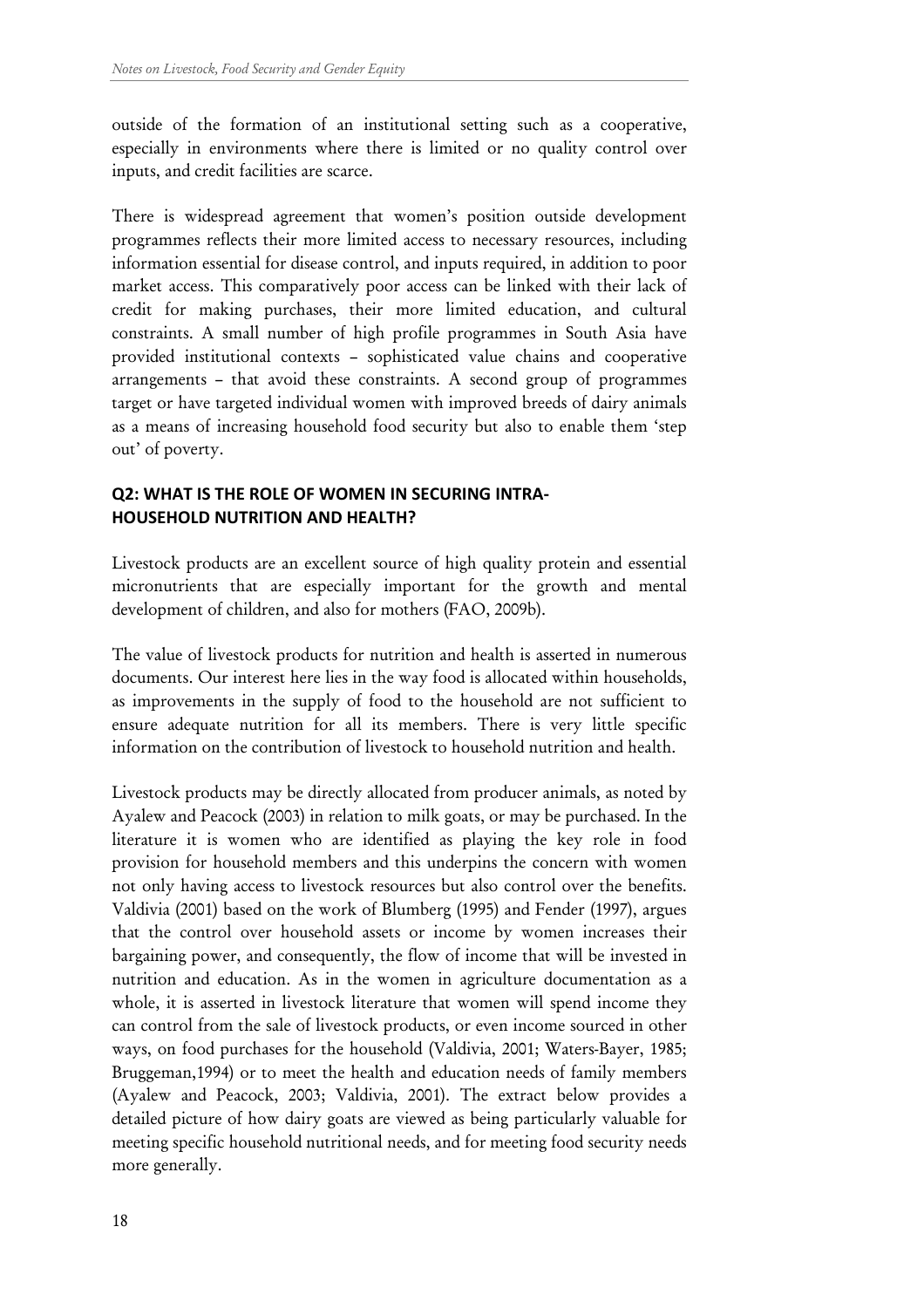Ayalew and Peacock (2003), reporting on their experience of a dairy goat programme in the Highlands of Ethiopia, explain that cash income became especially important for families to pay for education or to buy other household or farm necessities. The sale of excess livestock and livestock products has also had a beneficial effect on the region's economy and the women are now more confident they can get through the dry season without food aid. They are able to send their children to school and to pay for better health care for their families. The integration of milk into children's diet has improved their nutritional status and reduced their susceptibility to disease. Families are now able to eat meat by the occasional slaughter of a goat for a festive occasion, or when an ill family member needs a protein rich diet. Furthermore, owing to the growing population density in the agricultural highlands and the subsequent shrinkage of grazing land, an increasing number of small-plot farmers may be unable to maintain a large ruminant such as a cow for subsistence milk production (Ayalew and Peacock, 1991). As evident in this study, producing goat's milk has proven to be a viable substitute under such circumstances. While animal products such as meat, eggs, cow's milk and butter are more important as sources of cash revenue than as means of fulfilling nutritional needs, goat milk is utilized for home consumption particularly by children, lactating mothers and sick family members who have more critical protein requirements.

Household members considered to be at greatest risk of lasting damage from malnutrition (bodyweight changes and seasonal malnutrition) are pregnant and lactating women and pre-school children (Agarwal, 1992b; Lipton and Longhurst, 1989). In terms of actual food allocations within households, there is almost a universal expectation of bias against females of all ages, and against younger household members (Gittelsohn et al., 1997). Nevertheless, there appears to be an acceptance that young children have claims over milk even if these claims are not always met. There is also evidence that households might protect members of the labour force. From a very detailed study of a small number of households, Leonard (1991) concluded that the nutritional needs of younger household members are likely to be protected in situations where they contribute substantially to the household labour force. Jackson and Palmer-Jones (1999) made a similar case for adult men based on calculations that go beyond hours of work completed, the indicator commonly used for comparing workloads of women and men. Very young children might be protected in circumstances where they are unable to compete with older children. Based on personal observation in Ghana, younger children can often be found eating with adult men rather than with older siblings with whom they are unlikely to be able to compete.

In contrast with these examples of food allocation behaviour to protect the needs of specific household members, there are other stories of children denied eggs on grounds that these will encourage an appetite for expensive foods (personal communication from Nigeria). In relation to women, there are suggestions that they might be denied meat, or would not be allocated what are considered locally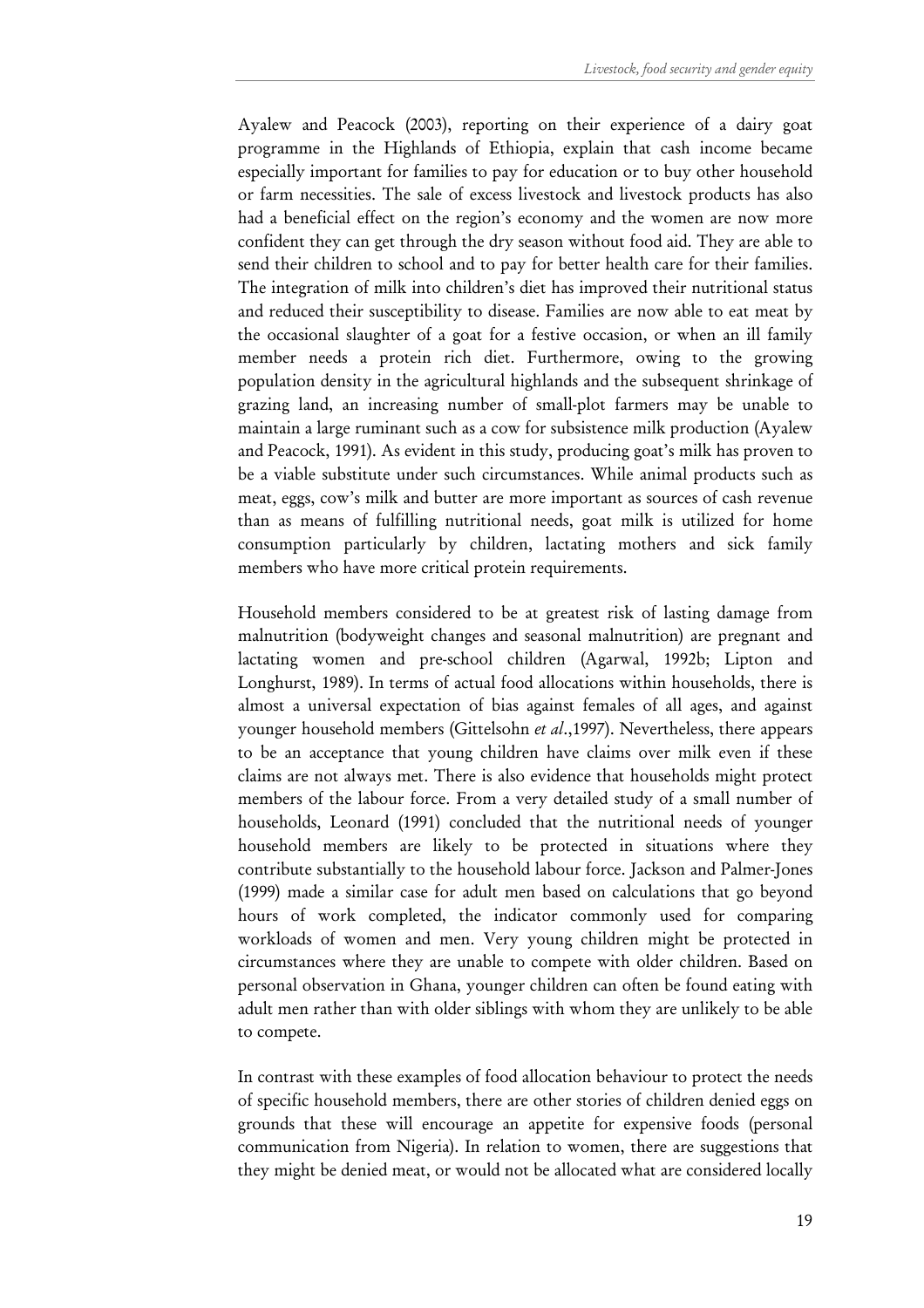to be 'best' cuts (personal communication from Nigeria). However, as women are often the food servers, presumably they have some practical advantage over who gets what under what circumstances.

In relation to the expectation of bias against females, there is a small documentation describing how women might exercise agency around norms or customary practices that deny them certain foods, although this is not necessarily about livestock products. Rather simply accepting controls on their consumption, women have been described as improving their own food intake by manipulating food portions, snacking frequently, increasing their consumption of palliative foods during hungry season (sugar cane, palm wine with high energy content, palm nuts that can be chewed for a long period of time – and possibly even dried meat), planting larger gardens for vegetables when pregnant etc., cheating on food taboos, and resorting to subterfuge to access desirable foods (Bentley et al., 1999). The discussion on women's ability to access consumption goods including food also includes debates about their perceptions of their rights to make claims; their sense of their own well-being, and their sense of what are legitimate allocations/ distributions (Kabeer, 1994).

In total, the information available is too limited to arrive at any conclusions about household level allocations of meat and other products although there is evidence that the nutritional needs of specific household members is appreciated and might be addressed. The collection of detailed information at the household level on food allocations is time consuming and therefore costly, and may not provide much more insight into issues around food security at this level (for an earlier detailed study of consumption of meat and milk in households operating small-scale commercial enterprises see Huss-Ashmore, 1996). Signs of malnutrition in children have been used to raise the alarm about food intake and a more detailed look at this documentation might provide a starting point for further investigation.

On the other hand, although there is very little information given about food security responsibilities of men; women are presented as being more concerned than men about food security. For example, there is an assumption that women will invariably choose consumption over sale of milk and other products, thus protecting nutritional needs of the household. However, there is anecdotal evidence to suggest that both women and men might choose sale over consumption (personal observation from Uganda), and indeed this may be a rational choice depending on the circumstances of individual households. There is also evidence that men are less likely to press for increased sales of milk when young children are in the house (Okali and Mims, 1998). Other reports suggest that men may resist requests to help out when food supplies do not materialise. A recent report by Geerlings et al. (2007) based on a study carried out in the poorest governorates of Egypt suggests that because poultry income is often the only contribution women make to household income, where these contributions are reduced, women must negotiate for money to fulfil their food security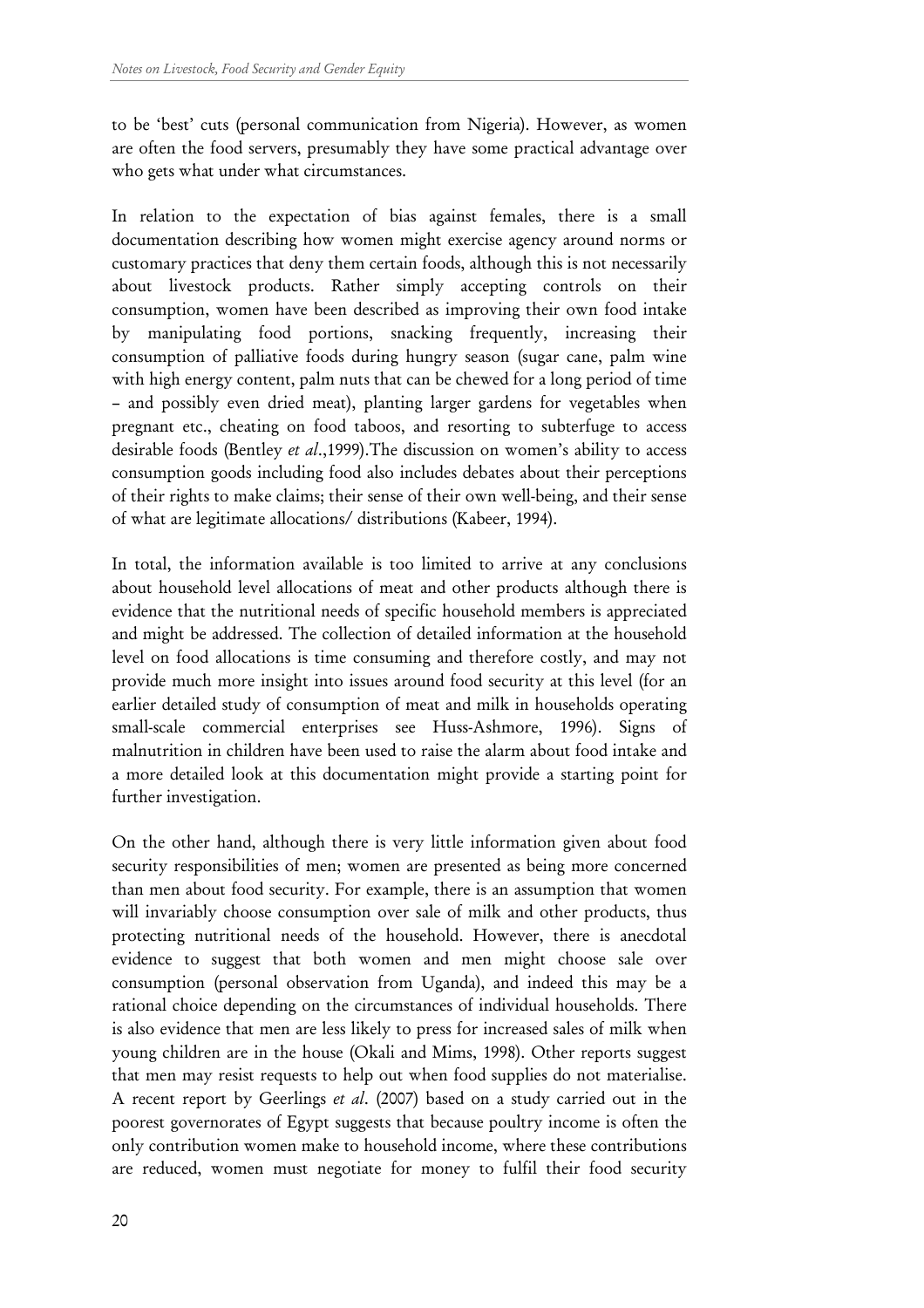obligations from male relatives, including husbands. This is reported to cause tension and intra-household conflicts. Presumably also, it could result in nutritional needs not being met although there is no information to support such a conclusion.

#### Some conclusions

Reports generally emphasize women's contribution to meeting household level food security needs and the value of livestock foods for nutrition. There is also some suggestion that without women's contribution, household food security would be threatened. However, detailed information is lacking on the allocation of food within households and more work in this areas would be valuable.

All of the above examples raise important gender issues that have implications both for food security and the future development of smallholder livestock systems. They suggest that there is a need for a critical look at what appear to be orthodox assumptions about food security responsibilities, and the behaviour of women and men that are not entirely supported by evidence.

## Q3: UNDER WHAT CIRCUMSTANCES MIGHT WOMEN BE IN A POSITION TO IMPROVE THEIR LIVESTOCK ASSET POSITION SUFFICIENTLY TO ACHIEVE LONG TERM FOOD SECURITY OR STABILITY?

With questions on stability of food security, this discussion enters squarely into livelihoods approaches and strategies for building resilient livelihoods. Although there is evidence that women can achieve a steady income from more intensive small-scale livestock production, stable food supplies over the long term depend on the ability to build sufficient assets to withstand shocks. Given the labour and capital demands of livestock systems, this is easier at household than at the individual level, and in larger rather than smaller households, and wealthier rather than poorer households.

Poor rural women may be included in livestock development programmes designed to improve their incomes and/or food security using zero-grazed animals, and a number of individuals have been shown to have increased their livestock capital. However, this takes time, especially given the livestock repayments that have to be made, and it is unclear how widespread is this level of success and whether these successes can be translated into long term food security or stability.

There is no detailed information available about the benefits to be gained by women participating in the dairy programmes in India and Pakistan, and the poultry programme of BRAC in Bangladesh. There is some evidence from the literature generally that households with regular incomes from business or employment, and those where household members cooperate in maintaining the animals that perform best. This brings into question the importance given to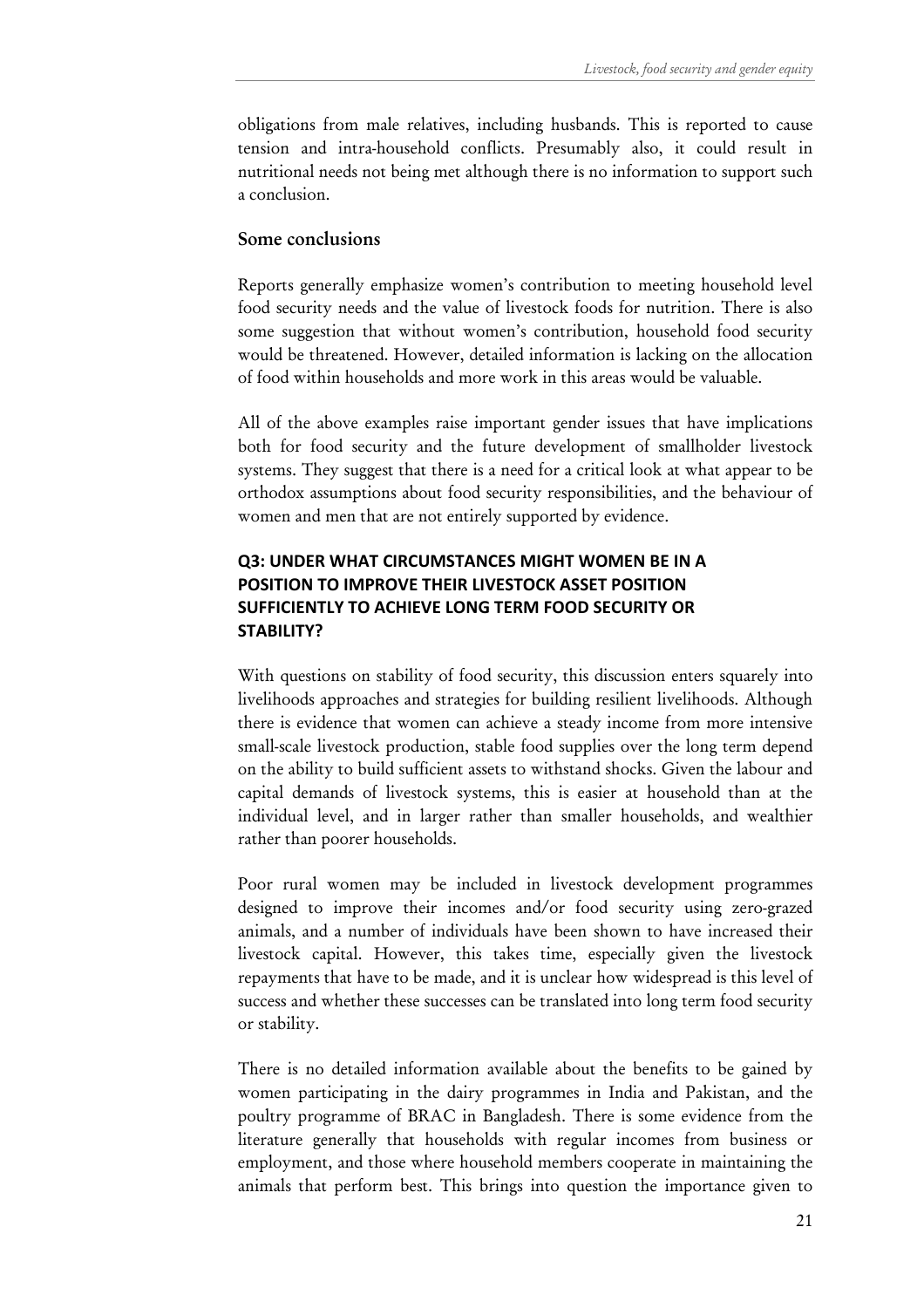independent livestock ownership for women by some programmes, and in some of the gender literature. The insistence on joint ownership of animals provided under the auspices of Heifer International may be the most productive arrangement although the actual benefits and possible problems linked with this strategy have yet to be documented.

Even if women themselves are seeking independent livestock ownership, as with land ownership, the more important concern for them might be poor service delivery compared with what is available for men. Many explanations have been given for this situation. It may reflect some understanding that women do not own significant livestock, are not household heads or individuals needing to make significant contributions to household food security and welfare more broadly (Curry, 1996), are unlikely to adopt new technology because they are not risk takers (Jackson, 2007), or have not reached the same level of schooling as men and consequently are unable to access the information in the form in which it is made available (Quisumbing and Pandolfelli, 2010), or even are unable to attend training sessions because of constraints on their mobility. All these suggest that it is essential that understandings about the organisation of households, the interests of women and men, and especially husbands and wives, the actual engagement of women in the economy, and appropriate communication processes need to be either challenged or examined more closely and new thinking to be placed at the centre of future policy initiatives.

#### Some conclusions

The question of women's access to service provision again raises the question of asset access within food security, central to all the debates about the ability of women to engage independently of men in agricultural production and thereby build assets to improve food stability. There is some suggestion in the gender literature that the development of private markets for inputs and services will be beneficial for women. While there is little evidence to support this suggestion, small independent (not part of any programme or project) livestock producers with other regular income sources, from business or employment, have been able to benefit from the development of markets for these services.

The points raised here take the discussion of food security forward into thinking about where men and women might fit into the livestock sector in future. Although there have been dramatic changes in the livestock sector in some parts of the world, and for some livestock species, this is not true everywhere and for all animals, and regardless of arguments to the contrary, for some time to come, small-scale livestock production, and especially production dependent on household level cooperation, will continue to make a valuable contribution to meeting local food security requirements. In terms of ensuring the stability of food supplies at all levels, investment needs to be made in both large, medium and small-scale systems and in each case, gender equity has to be taken seriously.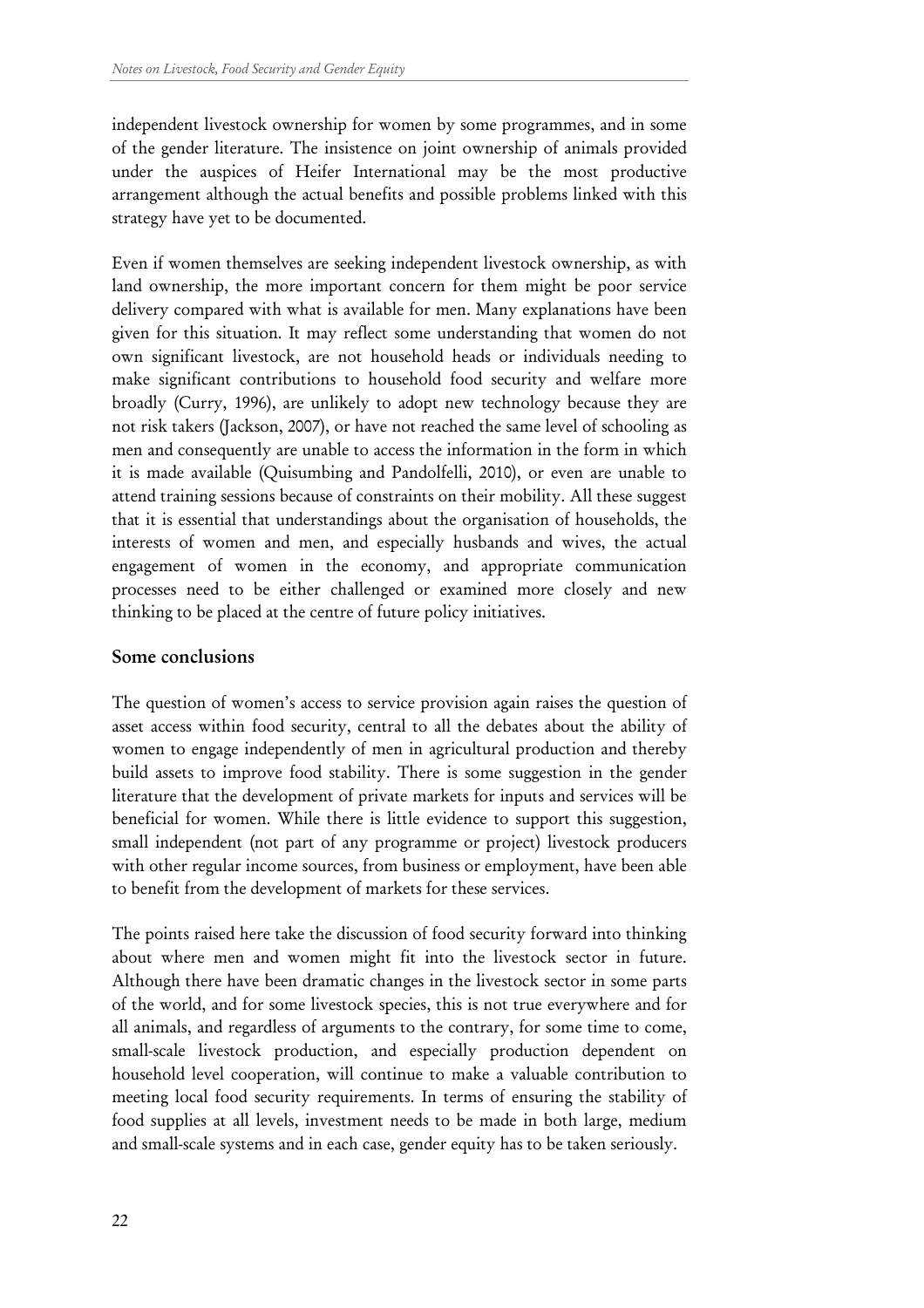#### THE IMPORTANCE OF WOMEN'S CONTRIBUTION

All reports reviewed for these notes emphasise women's contribution to meeting household level food security needs through their livestock production, either directly or via purchases from earned income. They also agree on the value of livestock for human nutrition and health although detailed information on actual food allocations within households is lacking. Women's role is noted especially in small-scale, backyard poultry and small ruminant systems involving indigenous breeds, and in dairying in traditional pastoral or agro-pastoral systems. They are also mentioned as being involved in more commercialised systems although details of the significance of their input as individual producers are limited. Women are also noted as making a significant contribution to milk production in South Asia where they participate in programmes serving the needs of major urban centres. There is, therefore, value in designing livestock development initiatives that encourage both women and men to participate. However, many past development efforts have had the effect of maintaining the existing role of women in small scale livestock production, albeit on a more secure basis. As the livestock sector changes in response to future demand it will be necessary to adapt and find ways for women to take advantage of new opportunities.

#### THE DOMESTIC ECONOMY AND GENDER RELATIONS

In relation to developing forward-looking strategies for achieving both food security and gender equity in the livestock sector, an approach that focuses almost entirely on women as poor individuals, and on women's roles, will constrain the ability to develop policy and gender planning interventions to improve food security. It is not possible to plan for individual categories of people without taking into consideration the wider social context within which they live and work.

Given the lack of information about gender relations in the livestock sector, one would question the value of gender disaggregated research that places women and men in opposition to one another, and in which gender equity is understood to be some kind of symmetry in roles, assets and responsibilities. Equally problematic for achieving food security and gender equity is a view of men as independent agents unconstrained by concerns about the welfare of others, and women as altruistic individuals almost exclusively concerned with producing food for consumption and achieving food security for others. Building this scenario into livestock policy can lead to a situation where women may be left behind in what is regarded as a marginal situation, unable to engage with change and secure their own livelihoods as well as contributing to that of others.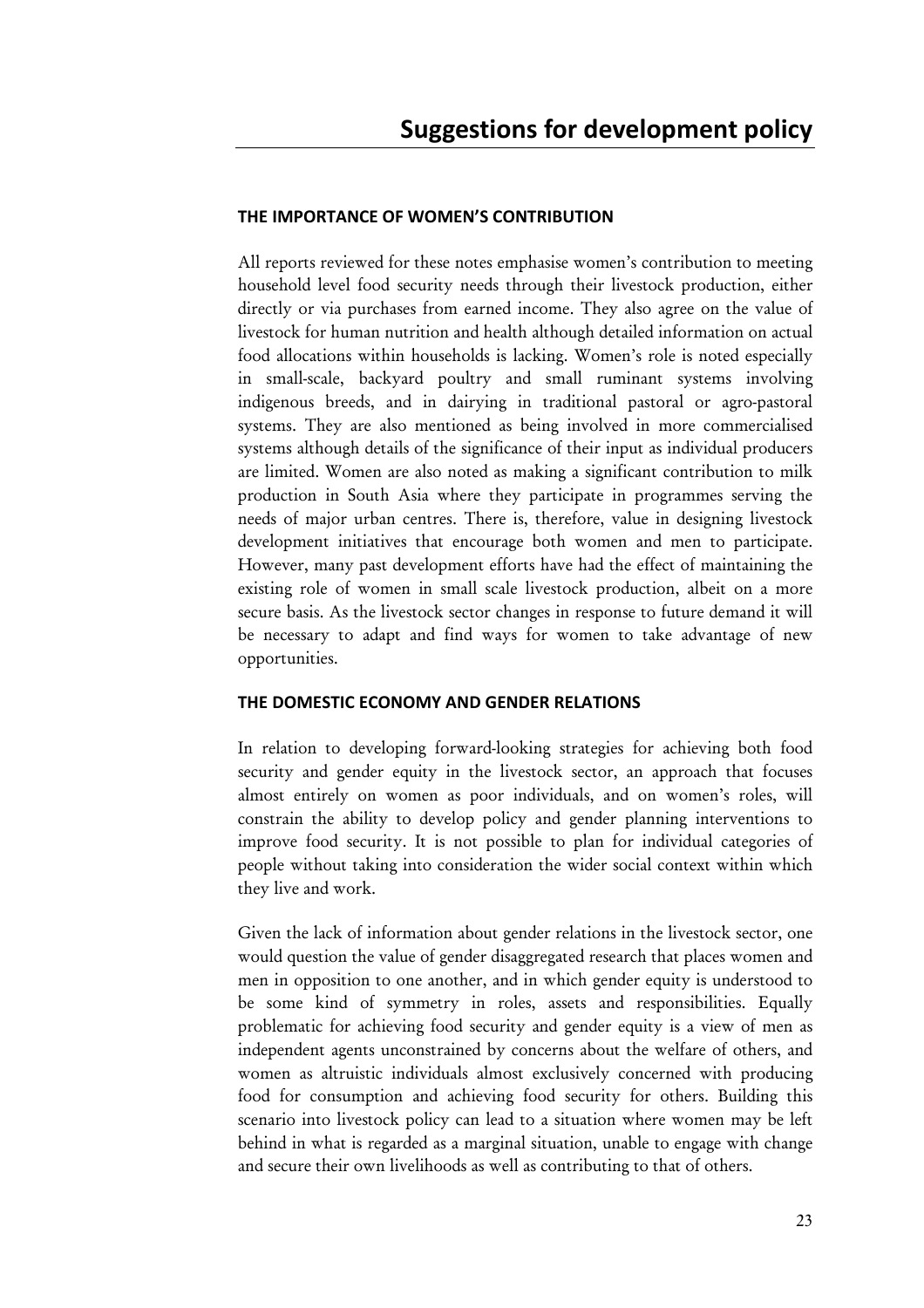There would be value in adopting a different position in relation to women in livestock development in the future. Challenging social institutions that limit the ability of women to engage with changes in the livestock sector, may be a more effective strategy for achieving food security than providing individual women with resources that may be inadequate for moving beyond their present position. Quoting Cornwall et al.(2008), we need 'a much more canny appraisal of what it takes to make change happen', in addition to being prepared to revise our understanding of what change might look like.

#### RESEARCH AND INFORMATION GAPS, AND GENDER ANALYSIS

Finally it is important to close gaps in information. There is limited information in the documentation on gender relations, bargaining around livestock and livestock products, and welfare allocations. The identification of livestock as a valuable asset for women is also not supported by any detailed analysis in any specific situation.

More research is needed on gender relations in changing production systems, going beyond recording gender roles to focusing on opportunities and constraints on meeting food security needs, the interdependencies and alliances within marriage that make food security possible, and a wider understanding of the social arenas on which women and men depend. Part of this agenda will rely on the adoption of a revised view of how smallholder families are organized, and what gender equity might look like.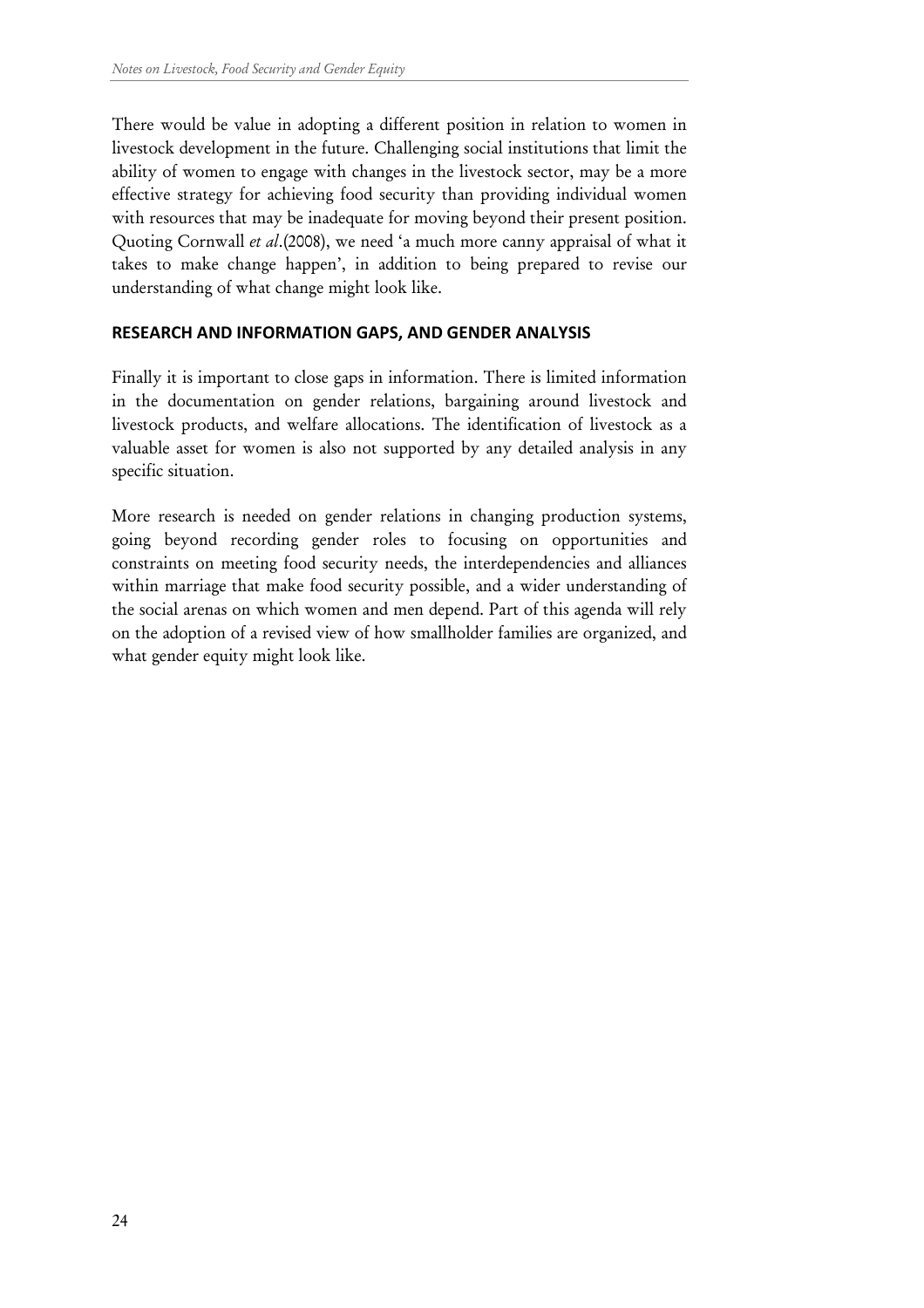Ahuja, V., Dhawan, M., Punjabi, M. & Maarse, L. 2008. Poultry Based Livelihoods of Rural Poor: Case of Kuroiler in West Bengal, Report (Doc 012) to the South Asia Pro-Poor Livestock Policy Programme.

Afifa-Affat, K.A. 1998. "Heifer-in-Trust. A Model for Sustainable Livestock Development?" World Animal Review, 91: 13-20.

Agarwal, B. 1992a. "The Gender and Environment Debate: Lessons from India", Feminist Studies 18(1):119-158'

Agarwal, B.. 1992b. "Gender Relations and Food Security" in Unequal Burden: Economic Crises, Persistent Poverty, and Women's Roles edited by Lourdes Beneria and Shelley Feldman, Oxford: Westview Press.

Aklilu, H.A., Almekinders, C.J.M., Udo, H.M.J & Van der Zijpp, A.J. 2007. Village poultry consumption and marketing in relation to gender, religious festivals and market access. Trop.Anim. Health Prod., 39(3):165–177.

Arpi, E. 2006. India's Amul Dairy Cooperative : Internet access: Aug 24 2006 – 04.26pm: Achievements of Dairy Cooperatives).

Ayalew, W. & Peacock, C.P. 1991. The Goat as an Important Milk Producer in Southern Ethiopia. Proceedings of IV National Livestock Improvement Conference, 11-13 November, 1992. pp. 34-39. Addis Ababa, Ethiopia: Institute of Agricultural Research.

Ayele, Z & Peacock, C. 2003. "Improving access to and consumption of animal source foods in rural households: the experience of a women-focused goat development program in the Highlands of Ethiopia." *Journal of Nutrition* 133: 39815- 39865

Bebbington, A. 1999. 'Capitals and Capabilities: A Framework for Analysing

Peasant Viability, Rural Livelihoods and Poverty' World Development, 27 (12): 2021-2044.

Beneria, L. & Sen, G. 1981. "Accumulation, Reproduction and Women's Role in Economic Development: Boserup Revisited", Feminist Studies, 8(1):157-176.

Bentley, G.R., Aunger, R., Harrigan, A. M., Jenike, M., Bailey, R.C. & Ellison, P.T.. 1999. "Women's Strategies to Alleviate Nutritional Stress in a Rural African Society", Social Science and Medicine, 48(2):149-162.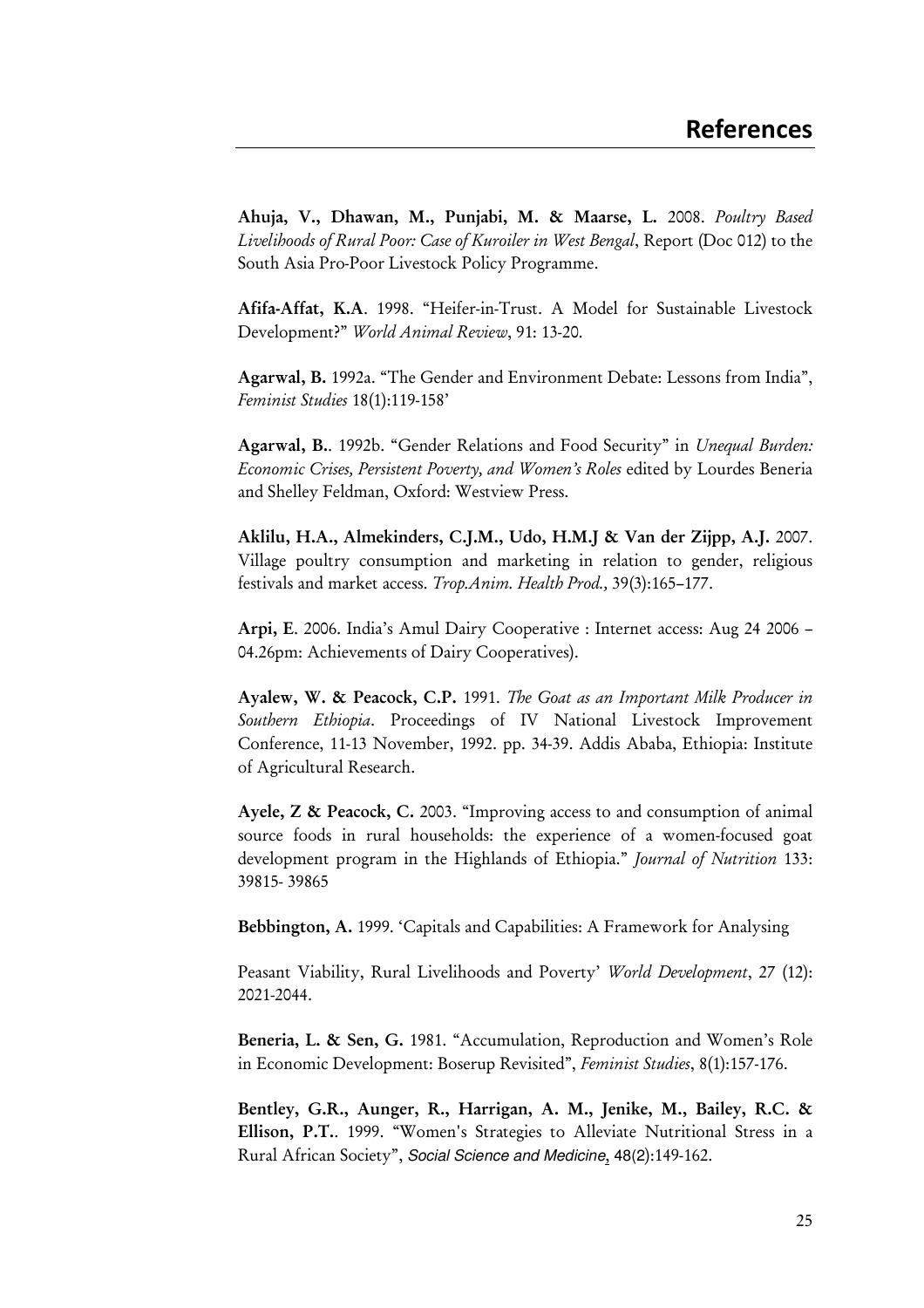Blumberg, R. L. 1995. "Introduction: Engendering Wealth and Well-being in an Era of Economic Transformation," in R. L. Blumberg, C. A. Rakowski, I. Tinker, and M. Monteón (eds.), EnGENDERing Wealth and Well-Being. Empowerment for Global Change (pp. 1–14). San Francisco: Westview Press.

Bruggeman, H. 1994. "Pastoral Women and Livestock Management: Examples from Northern Uganda and Central Chad." Issue Paper 50, International Institute for Environment and Development (IIED) London.

Bourdieu, P. 1977. Outline of a Theory of Practice Cambridge, Cambridge University Press.

Bravo-Baumann, H. 2000. "Gender and Livestock: Capitalisation of Experiences on Livestock Projects and Gender". Working Document, Swiss Agency for Development and Cooperation. Bern, Switzerland.

Collier, P. 2008. "The Politics of Hunger. How Illusion and Greed Fan the Food Crisis", Foreign Affairs, Nov/Dec.

Cornwall, A., Harrison, E. & Whitehead, A. 2007. "Introduction: Feminisms in Development: Contradictions, Contestations and Challenges" Chapter 1 of A. Cornwall, E. Harrison and Ann Whitehead (eds) Feminisms " Feminisms in Development: Contradictions, Contestations and Challenges, Zed Books, London/New York.

Curry, J. 1996. "Gender and Livestock in African Production Systems. An Introduction". Human Ecology 24(2): 149-160.

Curry, J. Huss-Ashmore, R. Perry, B. & Sheikh, D. 1996. "Of Goats, Groups and Gender. Intrahousehold Dynamics, and Livestock Disease Control with Examples from Uasin Gishu District, kenya". Human Ecology 24(2): 161-189.

Deere, C. D. & Leon de Leal, M.. 1982. Women in Andean Agriculture: Peasant Production and \Rural Wage Employment in Colombia and Peru, Geneva, International Labour Office.

Delgado, C., Rosegrant, M., Steinfeld, H., Ehuir, S. & Coubois, C. 1999. Livestock to 2020: the next Food Revolution, Washington, IFPRI.

Delgado, C. Narrod, C. & Tiongco,M.. 2008. "Determinants and Implications of the Growing Scale of Livestock Farms in Four Fast-Growing Developing Countries". Research Report No. 157. Washington, DC: International Food Policy Research Institute (IFPRI).

Dieye, P.N., Ly, C. & Sane, F.C.N. 2005. "Etude des Services d'Elevage dans la Filiere Laitere au Senegal". PPLPI Internal Report.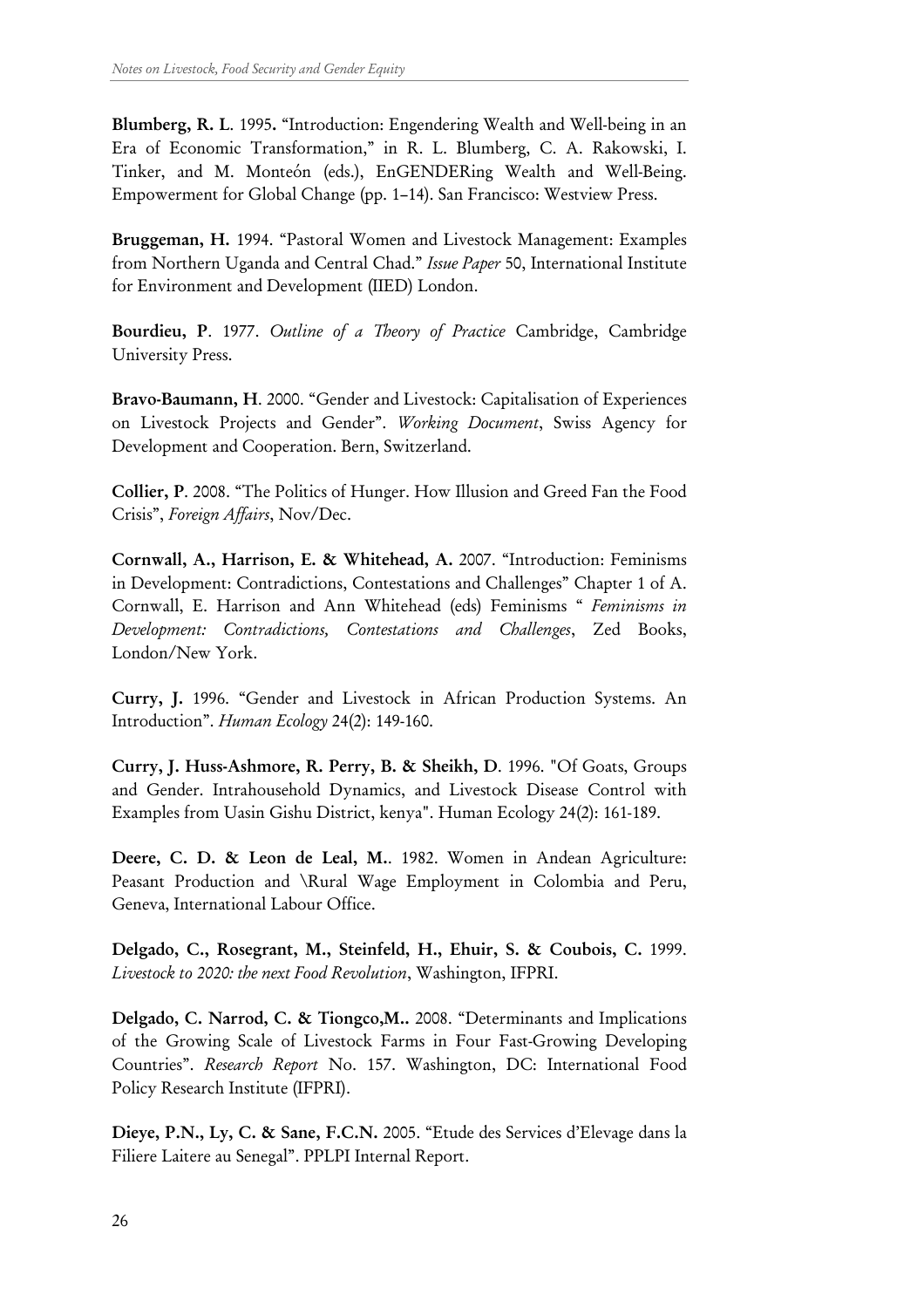Dohmen, M. 1992. The Women's Programme during the First Phase of the Malakand Social Forestry Project". Islamabad. Technical report No. 3.

Dolberg, F. 2003. "The Review of Household Poultry Production as a Tool in Poverty Reduction with a Focus on Bangladesh and India," in Pro-Poor Livestock policy Review. Rome, FAO.

Dolberg, F., Mallorie, E. & Brett, N. 2002. 'Evolution of Poultry Model – a Pathway out of Poverty.' Paper presented at the workshop People Fight with Poultry. Learning from Bangladesh Experience held in Dhaka, October 20-24 organised by the International Network for Family Poultry Development.

Dorward, A., Kydd, J., Morrison, J. and Urey, I. 2004. "A Policy Agenda for pro-Poor Agricultural Growth", World Development 32(1):73-89.

FAO. 2009a. "Engaging Women as Partners in the 'Livestock Revolution", FAO Livestock Working Paper. Rome, FAO.

FAO. 2009b. The State of Food and Agriculture, 2009. Rome, FAO.

FAO. 2006a. The State of Food and Agriculture, 2006. Rome, FAO.

FAO. 2006b. "Food Security", FAO Policy Brief, Issue 2. Rome, FAO.

FAO. 1998. Village Chicken Production Systems in Rural Africa. Household Food Security and Gender Issues by A.J. Kitalyi. Rome, FAO.

Fender, K. 1997. "Empowerment Within the Household: A Study of Income Allocation in Bolivia." Unpublished MS Thesis, Department of Agricultural Economics, University of Missouri, Columbia.

Finney, R. 1988. 'The Role of Women in the Adoption of New Practices' in Proceedings of the Sixth World Conference on Animal Production (WAAP). Helsinki : 213-231.

Gallais, J. 1975. Pasteurs et Paysans du Gourma: La Condition Sahelienne, CEGET/CNRS, Paris.

Geerlings, E., Albrechtsen, L. & Rushton, J. 2007."Highly pathogenic avian influenza: A rapid assessment of the socio-economic impact on vulnerable households in Egypt". Report based on FAO and WFP conducted a livelihoods impact study of HPAI and its control in the Egyptian governorates of Assiut, Fayoum, Minya and Sohag, in partnership with UNDP's sister organisations BEST and Catholic Relief Services and in collaboration with the Egyptian Demographers Association.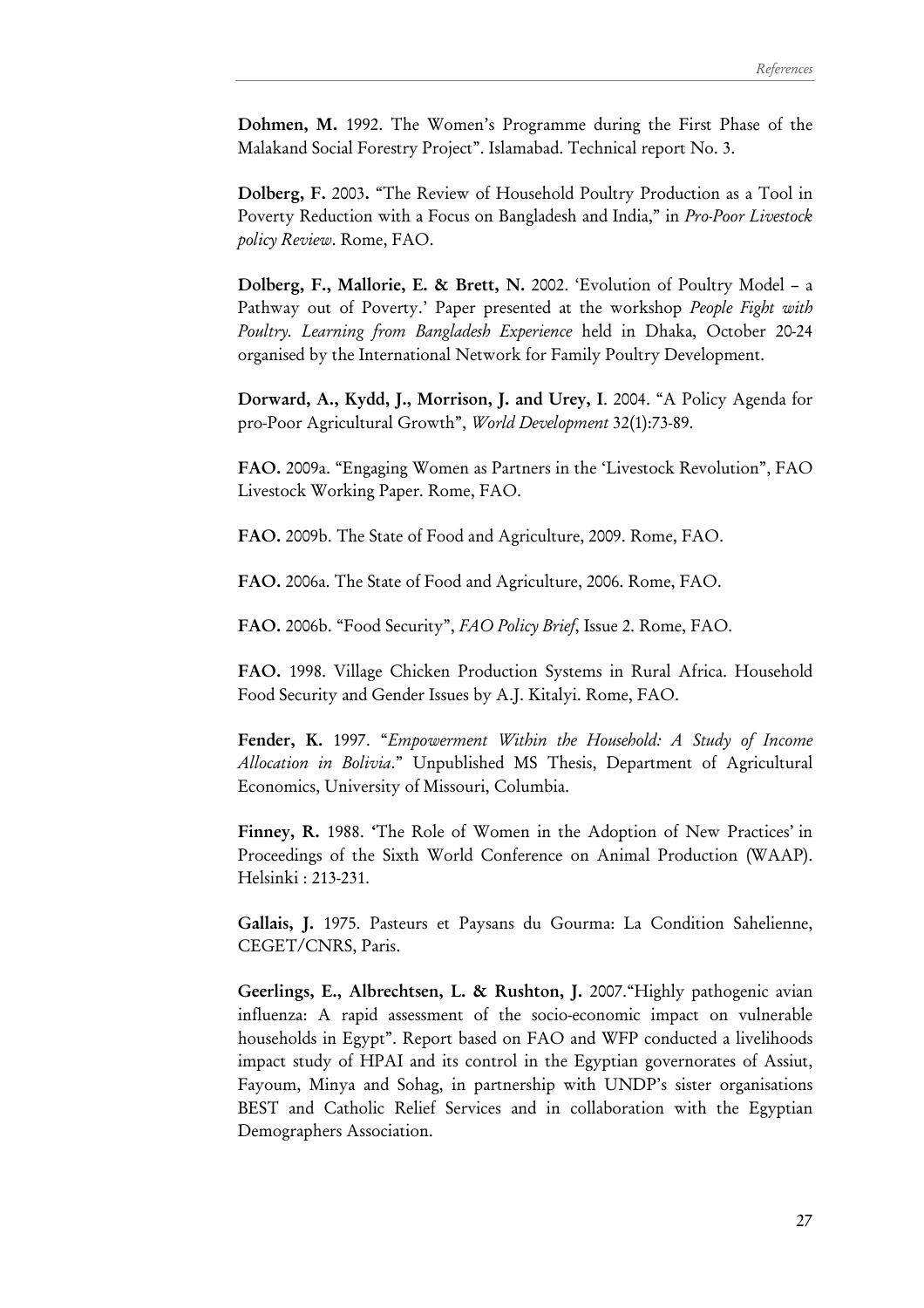Guèye, E.F. 2000. "The Role of Family Poultry in Poverty Alleviation, Food Security and the Promotion of Gender Equality in Rural Africa." Outlook on Agriculture 29 (2): 129-136.

Gittelsohn, J., Thapa, M. & Landman, L.T. 1997. "Cultural Factors, Caloric Intake and Micronutrient Sufficiency in Rural Nepali Households" Social Science & Medicine, 44 (11): 1739-1749.

Huss-Ashmore, R. 1996 "Livestock Ownership, Nutrition, and Inter-Household Resource Control in Uasin Gishu District, Kenya". Human Ecology, 24(2): 191- 213..

Ibrahim, M. & Abdu, P. 1996. "Ethno-agroveterinary Perspectives on Poultry Production in Rural Nigeria. In C. McCorkle, E. Mathias & T.S. van Veen, eds. Ethnoveterinary Research and Development,. London, Intermediate Technology Publications:103–115.

IFAD. 2007. Women Livestock Managers in the Third World: a Focus on Technical: A Review. IFAD Gender Portal, 14 March.

ILRI. 2000. ILRI Strategy to 2010. Making the Livestock Revolution Work for the Poor. Nairobi, Kenya: ILRI.

Jackson, C. 2007. "Resolving Risk? Marriage and Creative Conjugality", Development and Change 38(1): 107–129.

Jackson, C. & Palmer-Jones, R. 1999. "Rethinking Gendered Poverty and Work", Development and Change, 30 (3): 557-584.

Kabeer, N. 1994. Reversed Realities: Gender Hierarchies in Development Thought. London: Verso.

Kabigiza, C.K. & Obels, I. 1992. 'A case study on women farmers participating in KALIDEP'. Internal Paper, KALIDEP, Bukoba, Tanzania.

Kryger, K.N., Thomsen, K.A., Whyte, M.A. & Dissing, M. 2008. Smallholder Poultry Production – Livelihoods, Food Security and Sociocultural Significance. Network for Smallholder Poultry Development, Rome, FAO.

Leonard, W.R. 1991. "Household-level Strategies for Protecting Children from Seasonal Food Scarcity", Social Sci Med. 33(10): 1127-1133.

Lipton, M. & Longhurst, R. 1989. New Seeds and Poor People. London, Routledge.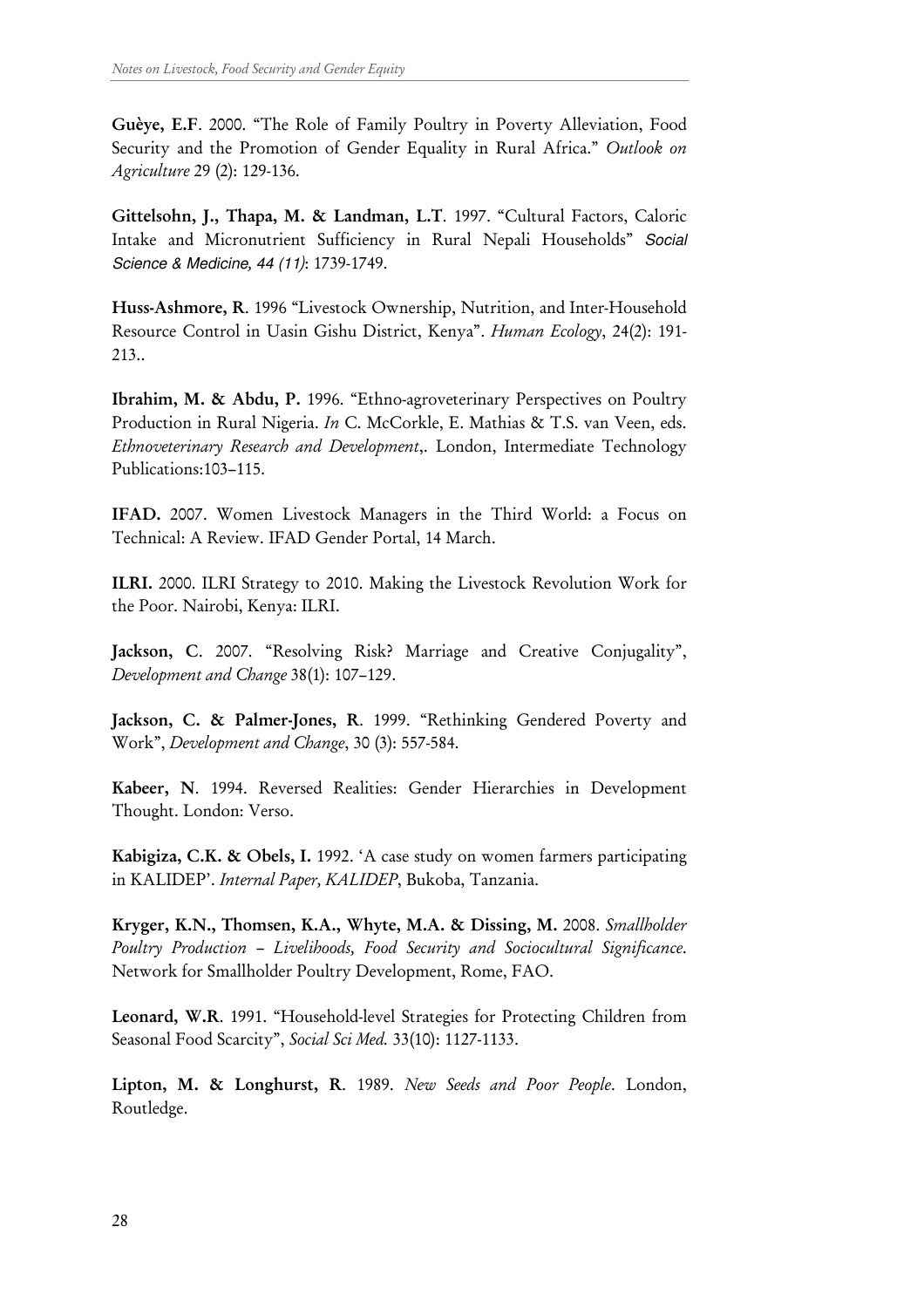Locke, C. & Okali, C. 1998. Understanding Gender Issues within Dairying. Learning from the SHDDP and KALIDEP, Tanzania. Report to the ODA, London.

Locke, C. & Okali, C. 1999. "Analysing Changing Gender Relations: Methodological Challenges for Gender Planning", Development and Practice, 9(3): 274-286.

Mapiye, C. & Sibanda S. 2005. Constraints and Opportunities of Village Chicken Production Systems in the Smallholder Sector of Rushinga District of Zimbabwe. Livestock Research for Rural Development 17(10) (available at http://www.cipav.org.co/lrrd/lrrd17/10/mapi17115.htm).

March, C., Smith, I. & Mukhopadhyay, M. 1999. The Social Relations Approach. Section 2.7. A Guide to Gender Analysis Frameworks, UK, OXFAM.

Mathias, E. 2006. "Gender and Socio-economic Issues in Avian Influenza Control." Draft concept paper submitted to FAO Gender and Development Service (SDWW).

Matthewman, R.W., 1980. Small Ruminant Production in the Humid Tropical Zone of Southern Nigeria. Tropical Animal Health Production, 12, 234-242.

Millar, B. 2001. 'Rights to Livestock.' 2020 Focus No. 06, Brief 04, August, International Food Policy Research Institute (IFPRI), Washington, DC.

Network for Smallholder Poultry Development 2005. Study on Danida Support to the Livestock Sector – Smallholder Poultry Sub-Sector in Bangladesh 1993-2004. Vols. I and II. Danida. Bangladesh.

Nyamrunda, C. & Sumberg, J. 1998. "Milk Systems of Smaller African Cities: Two Examples from Tanzania", Outlook on Agriculture, 27(4): 243-251.

Nyungu, P & Sithole, L. 1999. Analysis of Dynamic Gender Relations around Goat Acquisition, Ownership and Disposal in Chizumba Communal Area, Mwenezi District, Zimbabwe. Makoholi Experiment Station, Masvingo, Zimbabwe. Ministry of Agriculture.

Okali, C., Locke, C. & Mims, J. 2000. "Analysing Changing Gender Relations for Monitoring and Evaluation in the Renewable Natural Resources (RNR) Sector", R7039 Report submitted to DFID, UK.

Okali, C. & Mims, J. 1998. 'Gender and Smallholder Diary Production in Tanzania.' Report to the Livestock Production Programme of the Department for International Development (DFID): Appendix 1 and 2 pp. 37-38.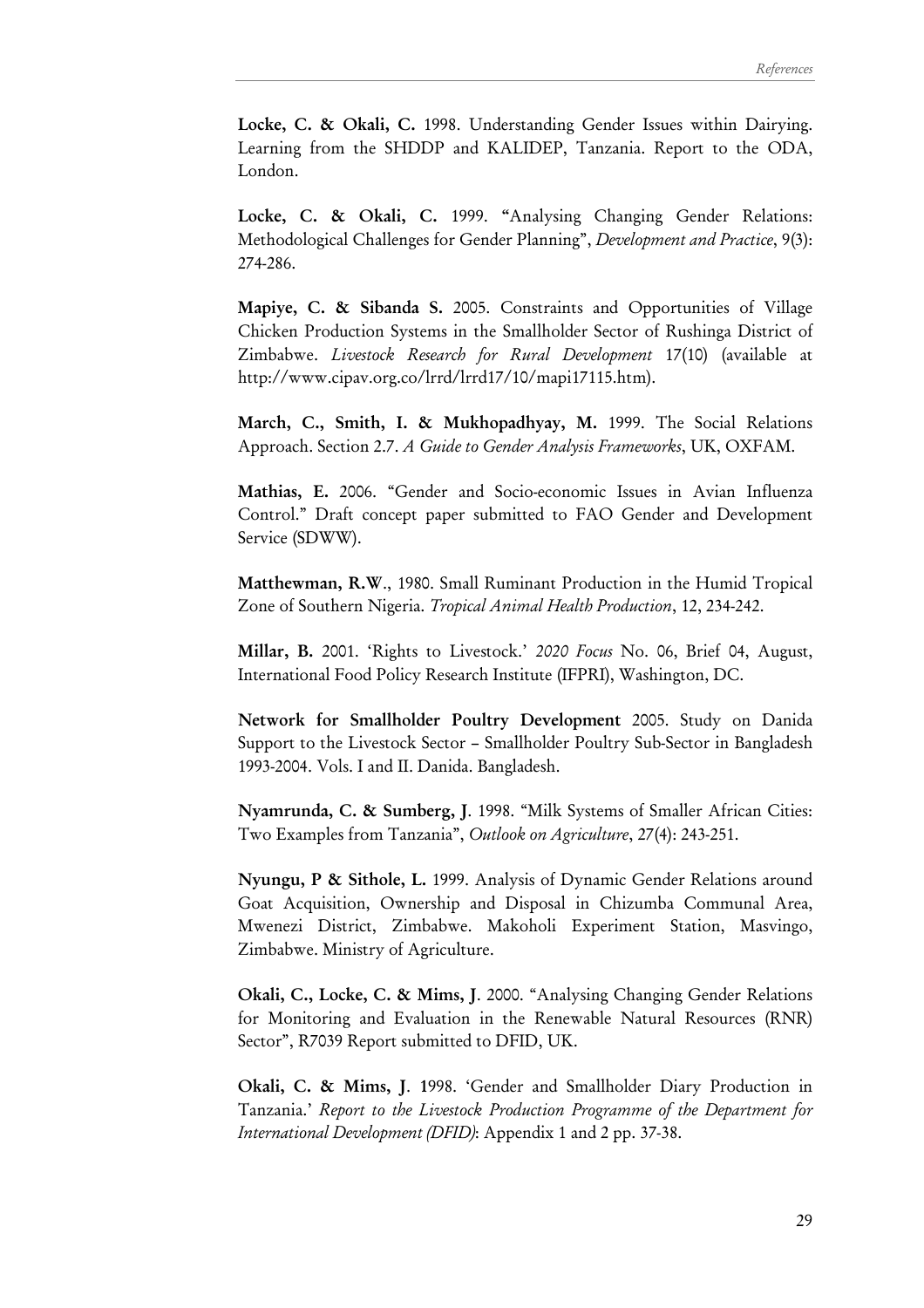Okali, C. & Sumberg, J. 1985."Sheep and Goats, Men and Women: Household Relations and Small Ruminant Development in Southwest Nigeria." Agricultural Systems 18, 39-59.

Oxby, C. 1983. "Women's Contribution to Animal Production and Husbandry." World Animal Review 48: 1-11.

Patel, A. 1998. Women in Rural/Agricultural Development. Keynote Address Presented at the Second Pan Commonwealth Veterinary Conference, 22-17 February. Bangalore India.

Peacock, C. 2005. Goats: unlocking their potential for Africa's farmers (Farm-Africa Working Papers Series No. 2). Paper presented at the Seventh Conference of Ministers Responsible for Animal Resources Kigali, Rwanda, 31 October–4 November 2005. Retrieved July 20, 2007, from http://www.farmafrica. org.uk/ documents/123.

Quisumbing, A. R. and Pandolfelli, L. 2010. "Promising Approaches to Address the Needs of Poor Female Farmers: Resources, Constraints, and Interventions". World Development, 38(4): 581-592.

Riano-Marin, R.E.. 2005. Women's Empowerment: An Avenue to Gender Equality PhD.Thesis, School of Development Studies, University of East Anglia.

Riise, J.C., Kryger, K.N., Seeberg, D.S. & Chistensen P.F. 2005. "Impact of Smallholder Poultry Production in Bangladesh – 12 years Experience with Danida Supported Livestock Projects in Bangladesh." Paper submitted to Danida. Bangladesh.

Riise, J.C., Permin, A. & Kryger, K.N. 2008. Strategies for developing family poultry production at village level – Experiences from West Africa and Asia. Network for Smallholder Poultry Development (NESPOD), Dyrlaegevej 2, 1870 Frederiksberg, Denmark.

Rushton, J. & Ngongi, S.N. 1998. "Poultry, Women and Development: Old Ideas, New Applications and the Need for More Research." World Animal Review, 91(2): 43–49.

Scheinman, D., Kingazi, R. & Mshana, J. 1991. The Impact of Dairy Animals on Participating Women. Heifer Project International.

Shipton, P. 1995. "How Gambians Save: Culture and Economic Strategy at an Ethnic Crossroads" in Jane I. Guyer (ed.) Money Matters: Instability, Values and Social Payments in the Modern History of West African Communities. Portsmouth N.H.:Heinemann and London: James Currey: 245-276.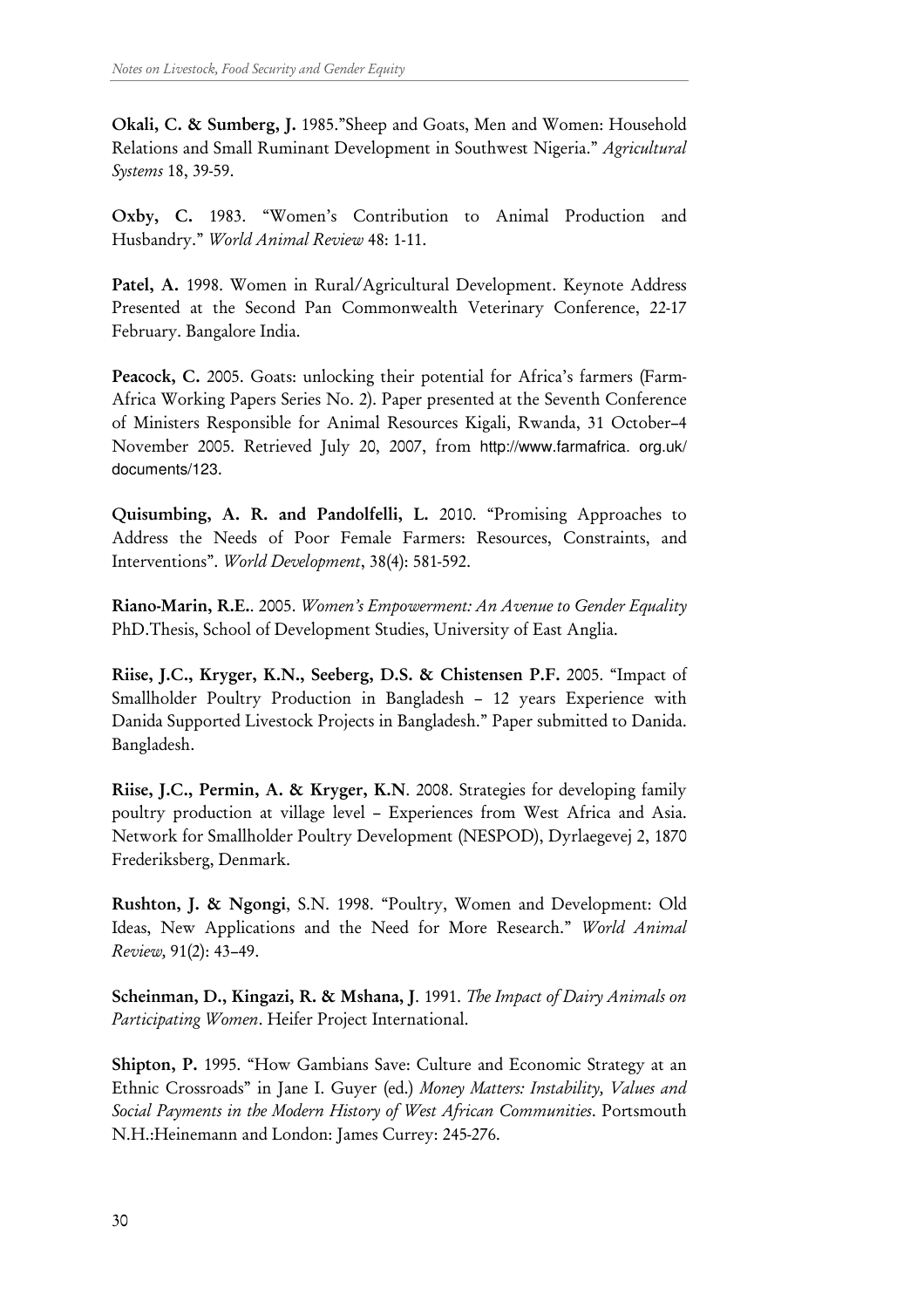Ssewamala, F. M. 2004. "Expanding Women's Opportunities: The Potential of heifer Projects in sub-Saharan Africa." Development in Practice, 14 (4): 550-559.

Staal, S.J., Pratt, A.N. & Jabbar M. (eds). 2008a. "Dairy Development for the Resource Poor": Part 1: Pakistan and India Dairy Development Case Studies. Nairobi, International Livestock Research Institute.

Staal, S.J., Pratt, A.N. & Jabbar M. (eds). 2008b. "Dairy Development for the Resource Poor": Part 2: Kenya and Ethiopia and Part 3: Pakistan and India, Dairy Development Case Studies. Nairobi, Kenya. International Livestock Research Institute.

Sumberg, J. 1998. "Poultry production in and around Dar es Salaam, Tanzania: Competition and Complementarity." Outlook on Agriculture 27(3):177-185.

Tadelle D., T. Million, Y. Aletuu & Peters, K. 2003. "Village Chicken Production Systems in Ethiopia: Use Patterns, Performance Evaluation and Chicken Products, and Socio-Economic Functions of Chicken." Livestock Research for Rural Development 15(1) (available at http://www.cipav.org.co/lrrd/lrrd15/1/tadeb151.htm).

Tefera, T. 2007. "Improving Women Farmers' Welfare through a Goat Credit Project and Its Implications for Promoting Food Security and Rural Livelihoods." Journal of Rural and Community Development, 2: 123-129.

Tung, D.X. 2005. "Smallholder Poultry Production in Vietnam: Marketing Characteristics and Strategies." Paper presented at the workshop Does Poultry Reduce Poverty? A Need for Rethinking the Approaches, Copenhagen, 30–31 August. Copenhagen, Network for Smallholder Poultry Development (available at http://www.mat.com/induction/induction/induction/induction/induction/induction/induction/induction/induction

//www.poultry.life.ku.dk/upload/poultry/workshops/w25/papers/tung.pdf

Tipilda, A. & Kristjanson, P. 2008. "Women and Livestock Development: A Review of the Literature". Innovation Works Discussion paper 01-08. Nairobi, ILRI.

Upton, M. 1984. Models of Improved Production Systems for Small Ruminants. In: Sumberg, J.E. and K. Cassaday (Eds.) Sheep and Goats in Humid West Africa. ILCA, Addis Ababa.

Valdivia, C. 2001. "Gender, Livestock Assets, Resource Management, and Food Security: Lessons from the SR-CRSP", Agriculture and Human Values 18(1): 27-39.

Waite, L. 2000. How is Household Vulnerability Gendered? Female-Headed Households in the Collectives of Suleimaniyah, Iraqi Kurdistan. *Disasters* 24:153- 172.